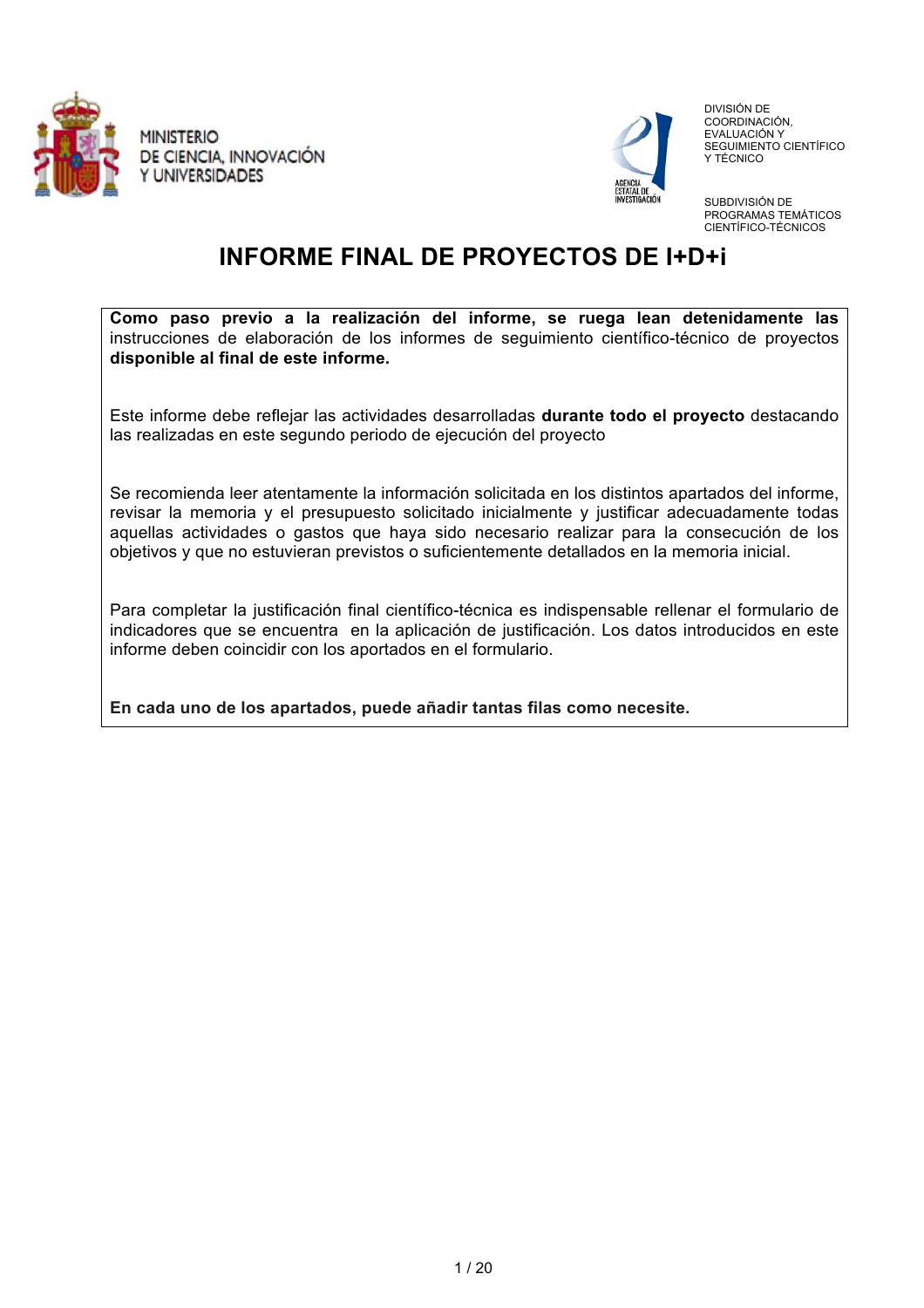



 DIVISIÓN DE COORDINACIÓN, EVALUACIÓN Y SEGUIMIENTO CIENTÍFICO Y TÉCNICO

SUBDIVISIÓN DE PROGRAMAS TEMÁTICOS CIENTÍFICO-TÉCNICOS

### **A. Datos del proyecto**

*Relacione los datos actuales del proyecto. En caso de que haya alguna modificación, indíquelo en el apartado A2.* 

| A1. Datos del proyecto               |                                                                                  |                                                 |  |  |  |
|--------------------------------------|----------------------------------------------------------------------------------|-------------------------------------------------|--|--|--|
| Referencia proyecto                  | CGL2015-70177-R                                                                  |                                                 |  |  |  |
| <b>Título Proyecto</b>               | <b>VOLCADEC</b>                                                                  |                                                 |  |  |  |
| Investigador Principal 1             | Martin MÉNÉGOZ                                                                   |                                                 |  |  |  |
| IP <sub>1</sub>                      | Researcher ID:                                                                   | Código Orcid: orcid.org/0000-0001-<br>7098-9270 |  |  |  |
| Investigador Principal 2*            | No investigador principal 2                                                      |                                                 |  |  |  |
| IP <sub>2</sub>                      | Researcher ID:                                                                   | Código Orcid:                                   |  |  |  |
| Entidad                              |                                                                                  |                                                 |  |  |  |
| Centro                               | Barcelona Supercomputing Center-Centro Nacional de Supercomputación<br>(BSC-CNS) |                                                 |  |  |  |
| Fecha de inicio                      | 01/01/2016                                                                       |                                                 |  |  |  |
| Fecha final                          | 31/12/2018                                                                       |                                                 |  |  |  |
| Duración                             | 3 años                                                                           |                                                 |  |  |  |
| Total concedido (costes<br>directos) | 139.000€                                                                         |                                                 |  |  |  |

**A2. Descripción de modificaciones en los datos iniciales del proyecto** *(Cambio de IP, entidad, centro, modificación del periodo de ejecución).*

During the project, two changes have been requested:

1.Change of the beneficiary institution:

The project started in the Climate Forecast Unit (CFU) at the Institut Catala de Ciences del Clima (IC3, Barcelona). **Martin Ménégoz**, PI of the project, and the CFU team joined the Barcelona Supercomputing Center - Centro nacional de Supercomputación (BSC-CNS) in 2016. This change was officially approved by the MINECO and the starting date of the project at BSC was on 1 March 2016. Therefore, the VOLCADEC project has been transferred from the IC3 to the BSC. Before the transfer of the project, the IC3 has transfer fully to BSC the first payment  $(21.864, 70 \in )$  made by the MINECO.

2. Modification of the research team:

Daniel Ortega left the project on 31 December 2015.

**<sup>\*</sup>** Rellenar si procede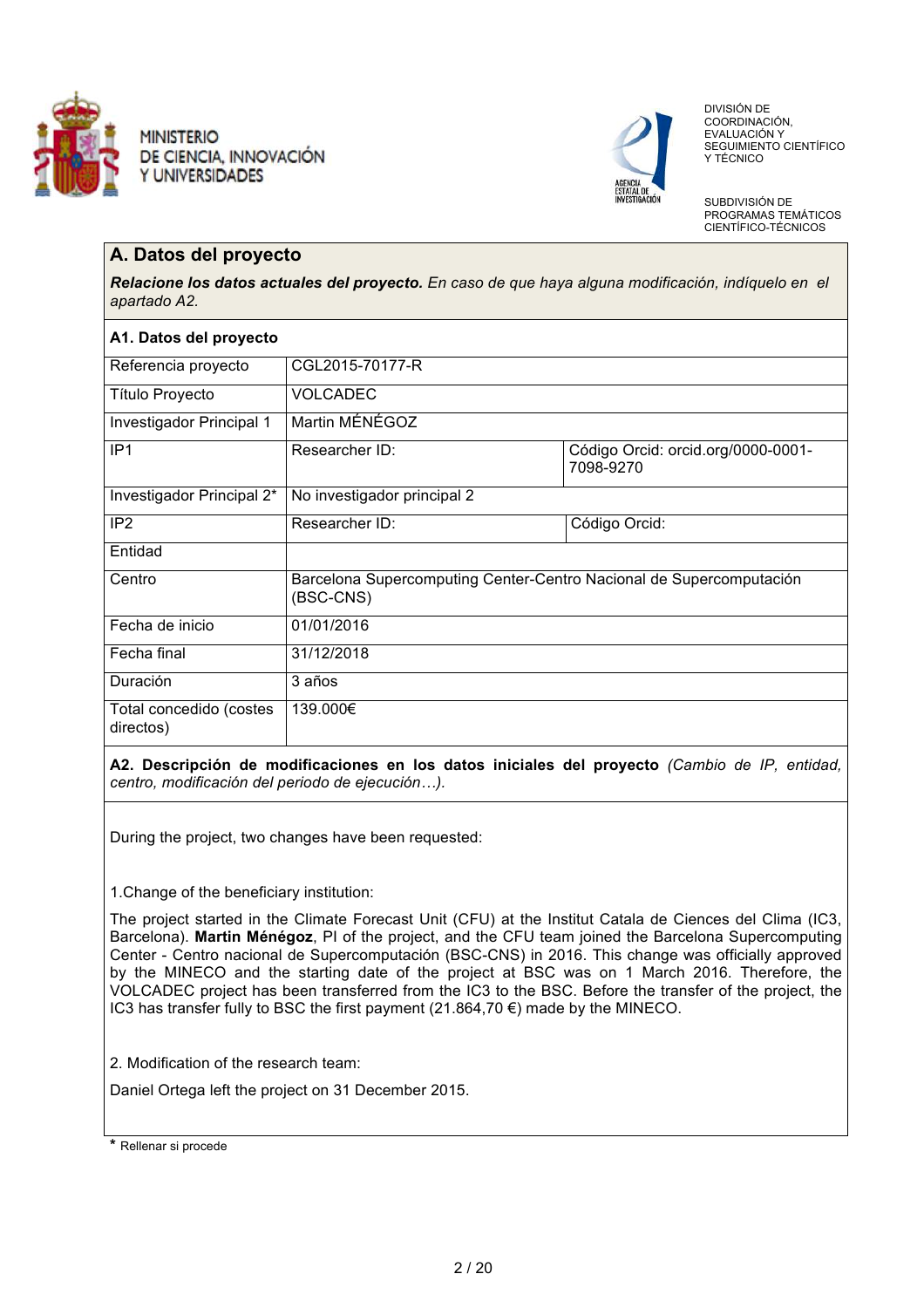



 DIVISIÓN DE COORDINACIÓN, EVALUACIÓN Y SEGUIMIENTO CIENTÍFICO Y TÉCNICO

SUBDIVISIÓN DE PROGRAMAS TEMÁTICOS CIENTÍFICO-TÉCNICOS

# **B. Personal activo en el proyecto**

*Tiene que relacionar la situación de todo el personal de las entidades participantes que haya prestado servicio en el proyecto y cuyos costes (dietas, desplazamientos, etc.) se imputen al mismo.*

#### **B.1. Equipo de investigación**

#### *Incluido en la solicitud original*

|              | <b>Nombre</b>                        | <b>NIF/NIE</b> | Función en el proyecto                          | Fecha de baja    |                  | <b>Observaciones</b>               |  |
|--------------|--------------------------------------|----------------|-------------------------------------------------|------------------|------------------|------------------------------------|--|
| 1            | Nicola<br>Cortesi                    | Y0752145J      | Researcher                                      |                  |                  |                                    |  |
| $\mathbf{2}$ | Daniel<br>Ortega                     | 47236836B      | <b>Technical support</b>                        | 31/12/2015       |                  |                                    |  |
|              | No incluido en la solicitud original |                |                                                 |                  |                  |                                    |  |
|              | <b>Nombre</b>                        | <b>NIF/NIE</b> | Función en el proyecto                          | Fecha de<br>alta | Fecha de<br>baja | <b>Observaciones</b>               |  |
| 1            |                                      |                |                                                 |                  |                  |                                    |  |
|              |                                      |                | Total personal en el equipo de investigación: 1 |                  |                  |                                    |  |
|              | <b>B.2. Equipo de Trabajo</b>        |                |                                                 |                  |                  |                                    |  |
|              | <b>Nombre</b>                        | <b>NIF/NIE</b> | Función en el proyecto                          | <b>Inicio</b>    | Fin              | <b>Observaciones</b>               |  |
| 1            | Oriol Mula-<br>Valls                 | 46359276Q      | Ingeniero                                       | 01/10/2015       | 30/09/2016       | Finalización de<br>contrato en BSC |  |
| $\mathbf{2}$ | Roberto<br><b>Bilbao</b>             | 15430584E      | Post Doctoral                                   | 01/11/2016       | 30/09/2018       |                                    |  |
| 3            | Xavier<br>Yepes                      | 47851858J      | Developer                                       | 01/03/2016       | 31/08/2018       |                                    |  |
| 4            | Miquel<br>Canal<br>Esteve            | 39401479H      | Junior Research<br>engineer- soporte técnico    | 01/06/2018       | 31/08/2018       |                                    |  |
| 5            | Eneko<br>Martin<br>Martinez          | 45892982R      | Junior Research<br>engineer- soporte técnico    | 09/07/2018       | 31/01/2019       |                                    |  |
|              |                                      |                | Total personal en el equipo de trabajo: 5       |                  |                  |                                    |  |

La solicitud de "Altas" y "Bajas" de nuevos investigadores en el **equipo de investigación** ha debido ser tramitada de acuerdo con **las instrucciones de ejecución y justificación** expuestas en la página web de la convocatoria. La incorporación de personal que haya participado en el proyecto en el **equipo de trabajo** no necesita autorización por parte de la AEI, pero su actividad debe incluirse y justificarse en este informe.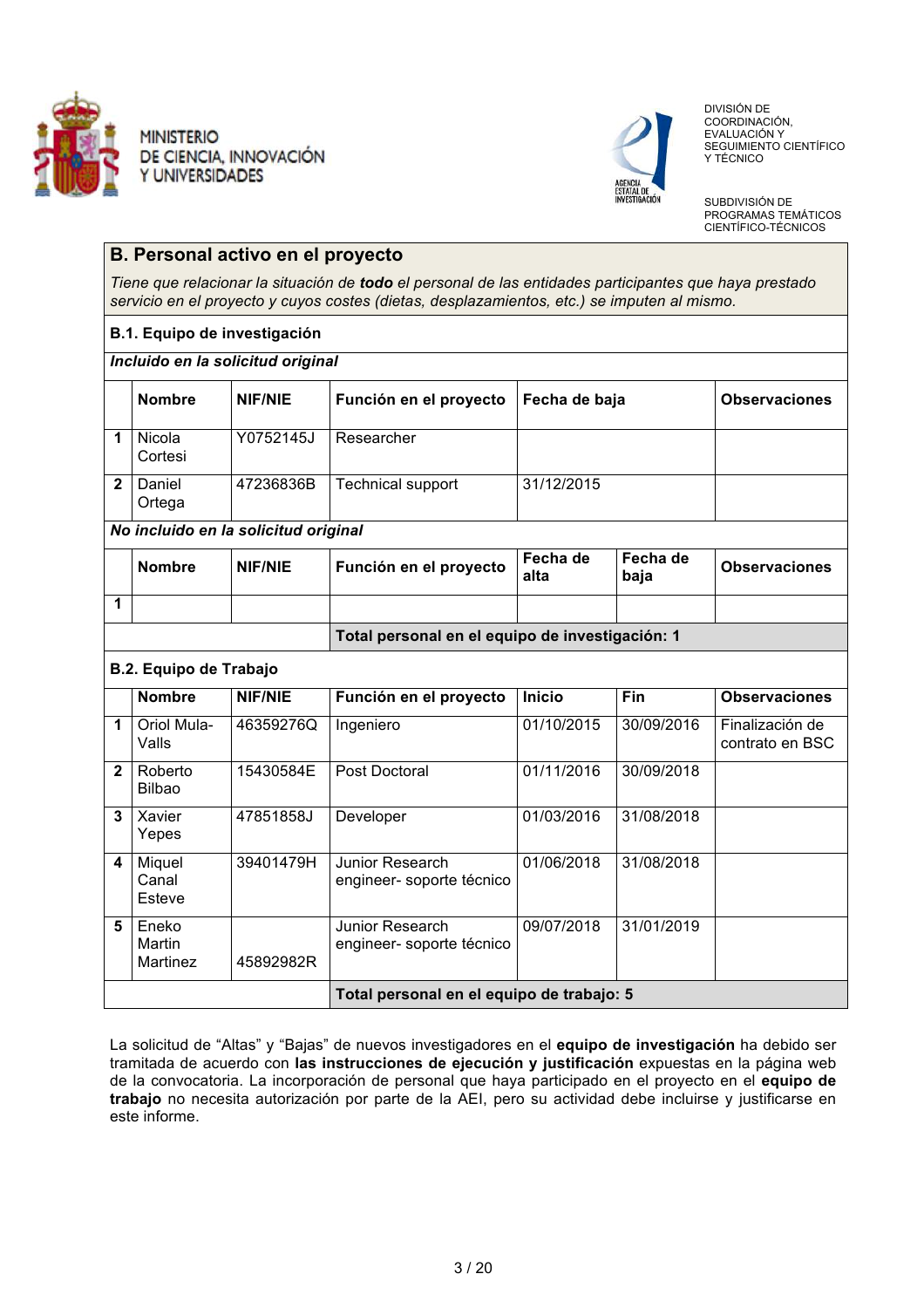



 DIVISIÓN DE COORDINACIÓN, EVALUACIÓN Y SEGUIMIENTO CIENTÍFICO Y TÉCNICO

SUBDIVISIÓN DE PROGRAMAS TEMÁTICOS CIENTÍFICO-TÉCNICOS

#### **C. Resumen del proyecto para difusión pública**

*Resuma los principales avances y logros obtenidos del proyecto con una extensión máxima de 30 líneas, teniendo en cuenta su posible difusión pública (páginas webs institucionales).*

The VOLCADEC project has been conducted at the Barcelona Supercomputing Centre (BSC) from 2016 to 2018 to investigate how the climate system responds to volcanic eruptions. This research was based on the development, the use and the validation of climate models and in particular the EC-Earth model. The BSC is one of the operational centres using this model to produce seasonal to decadal forecasts for a wide range of societal applications. The predictability of forecast systems associated to the model initialisation with the best observations has been illustrated. The stratospheric particles, mainly emitted by volcanic eruptions also drive a part of the climate interannual variability. The VOLCADEC activity focused on this topic, allowing to quantify the magnitude of the volcanic signals compared to internal variability. Volcanic eruptions with a magnitude similar to the Pinatubo eruption in 1991 induce a significant warming of the stratosphere and a cooling of the troposphere during 3 to 5 years. Such eruptions also contract the Hadley cell and slow down the zonal circulation between 50°S and 50°N, whereas the sea ice grows at high latitudes. These changes are associated to dynamical responses evidenced in the observations, favouring a chain of El Niño – La Niña events and strengthening the Westerlies at middle to high latitudes. This signal occurring at middle latitude in the Northern Hemisphere does not project necessarily onto the typical seasonal pattern of the North Atlantic Oscillation (NAO) and its signature is model-dependant: some models simulate a positive NAO signal as a direct response to the volcanic forcing the first year after the eruption, whereas positive NAO signals only appear the third year, because of tropical-extratropical teleconnections and sea-ice extent growing that affect the atmospheric circulation. Overall, at the regional scale, the volcanic imprint of a Pinatubo-like eruption is small compared to internal variability that is the major driver of the interannual to decadal variability. The Tambora eruption, which is 4 to 6 times stronger than the Pinatubo in terms of sulphur compounds emissions induced a cooling during more than 10 years, and show a significant regional imprint: The probability to get a cooling during the three years after a Tambora-like eruption exceeds a probability of 90% in most areas of the globe, except in the central Pacific, where a strong El Niño event is triggered during 18 months, and in some areas where the strengthening of the Westerlies leads to a local warming both in the Northern and the Southern Hemispheres. The VOLCADEC project demonstrated that a significant part of the skill of forecast systems estimated from retrospective forecasts is related to the volcanic forcing. A model configuration has been set up to include any change of stratospheric aerosol forcing in climate simulations. This forecast system is ready to produce a forecast for the next future volcanic eruption.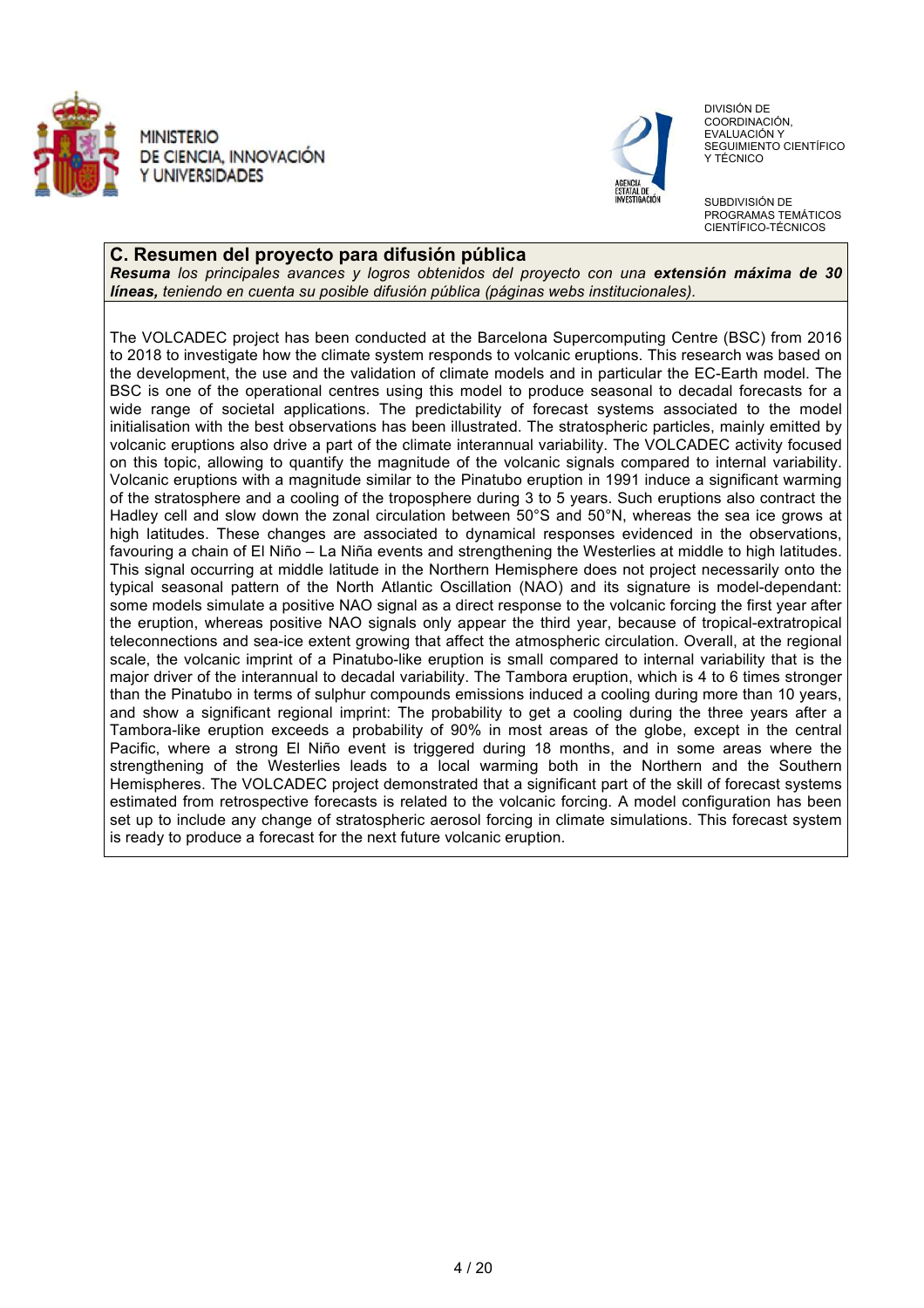



 DIVISIÓN DE COORDINACIÓN, EVALUACIÓN Y SEGUIMIENTO CIENTÍFICO Y TÉCNICO

SUBDIVISIÓN DE PROGRAMAS TEMÁTICOS CIENTÍFICO-TÉCNICOS

## **D. Progreso y resultados del proyecto**

*Se debe reflejar el progreso de las actividades del proyecto y el cumplimiento de los objetivos propuestos* 

#### **D1. Desarrollo de los objetivos planteados.**

*Describa los objetivos y el grado de cumplimiento de los mismos (porcentaje estimado respecto al objetivo planteado y, en su caso, indique lo que queda por realizar en cada uno de ellos).*

| 100%                | Objetivo 1: Within the first objective of the project, the climate response to volcanic eruptions<br>with different magnitudes has been investigated under different climate background<br>conditions. This work was divided in two different tasks: (1) The first one aimed at<br>investigating the role of the Atlantic Multidecadal variability (AMV) in modulating the climate<br>response to volcanic eruptions. Through collaboration with French researchers, a large set of<br>numerical experiments has been built to answer this question, and the results are presented<br>in an article published in the journal Climate Dynamics (Ménégoz et al., 2018a). These<br>investigations are based on statistical concepts that have been published in a scientific<br>journal during the first period of the project (Siegert et al., 2017).                                                                                                                                                                                                                                                                                                                                                                                                                                                                                                                                                                                                                                                                                                                                                 |
|---------------------|-----------------------------------------------------------------------------------------------------------------------------------------------------------------------------------------------------------------------------------------------------------------------------------------------------------------------------------------------------------------------------------------------------------------------------------------------------------------------------------------------------------------------------------------------------------------------------------------------------------------------------------------------------------------------------------------------------------------------------------------------------------------------------------------------------------------------------------------------------------------------------------------------------------------------------------------------------------------------------------------------------------------------------------------------------------------------------------------------------------------------------------------------------------------------------------------------------------------------------------------------------------------------------------------------------------------------------------------------------------------------------------------------------------------------------------------------------------------------------------------------------------------------------------------------------------------------------------------------------|
|                     | (2) The second objective aimed at investigating the climate response to volcanic eruptions<br>under different background climate conditions (not only the AMV) and under different<br>magnitudes of volcanic eruptions, focusing on the regional response as well as on two<br>modes of climate variability: the ENSO and the NAO. This objective has been completed at<br>the end of the project (Martin et al., in prep) and will serve as a base of future researches, in<br>the framework of the international initiative VolMIP.                                                                                                                                                                                                                                                                                                                                                                                                                                                                                                                                                                                                                                                                                                                                                                                                                                                                                                                                                                                                                                                               |
| Objetivo 2:<br>100% | The second objective of the project has been completed with an assessment of the<br>skill of AOGCMs to simulate the climate response to large eruptions in the application<br>of decadal forecasts. This work was divided in two tasks: (1) The first one aimed at<br>evaluating the possibility to simulate the climate response with the current generation of<br>climate models. These results have been synthetized in a review article (Swingedouw et al.,<br>2017); (2) In a second task, the skill related to the volcanic forcing in retrospective<br>predictions performed with the EC-Earth forecast system has been assessed. These results<br>are described in an article published in <i>Environmental Research Letters</i> (Ménégoz et al.,<br>2018b). This study includes an analysis of the ENSO response to volcanic eruptions.                                                                                                                                                                                                                                                                                                                                                                                                                                                                                                                                                                                                                                                                                                                                                    |
| Objetivo 3:<br>100% | The third objective of the project was to provide a way to define the stratospheric<br>aerosol burden in climate models. It was divided in three tasks: (1) The first one was<br>based on retrospective forecast experiments using different protocols to take into account<br>the forcing of volcanic aerosols. Two protocols have been tested, and the possibility to use<br>them in real-time forecasts is described in Ménégoz et al., (2018b); (2) A second task was<br>devoted to the improvement of the realism of the stratospheric aerosol forcing in the EC-<br>Earth climate model. This technical development has been completed and validated during<br>the last year of the project and the new scheme is now included in the version of EC-Earth<br>used for the CMIP6 project (Doesher et al., in prep). (3) A third task was devoted to the<br>analysis of initialised forecasts including a volcanic eruption. Two parallel studies has been<br>performed: first, a forecast initialised in the end of 2014/beginning of 2015 including a fictive<br>Pinatubo eruption and covering the period 2015-2020 has been produced with 4 European<br>models. Second, similar forecasts produced with the same models for three different<br>eruptions (Agung, El Chichon and Pinatubo) have been used to investigate the response of<br>modes of variability after such eruptions (Hermanson et al., to be submitted). These three<br>tasks has been completed, one corresponding to a published article and the two others<br>corresponding to publications that are under preparation. |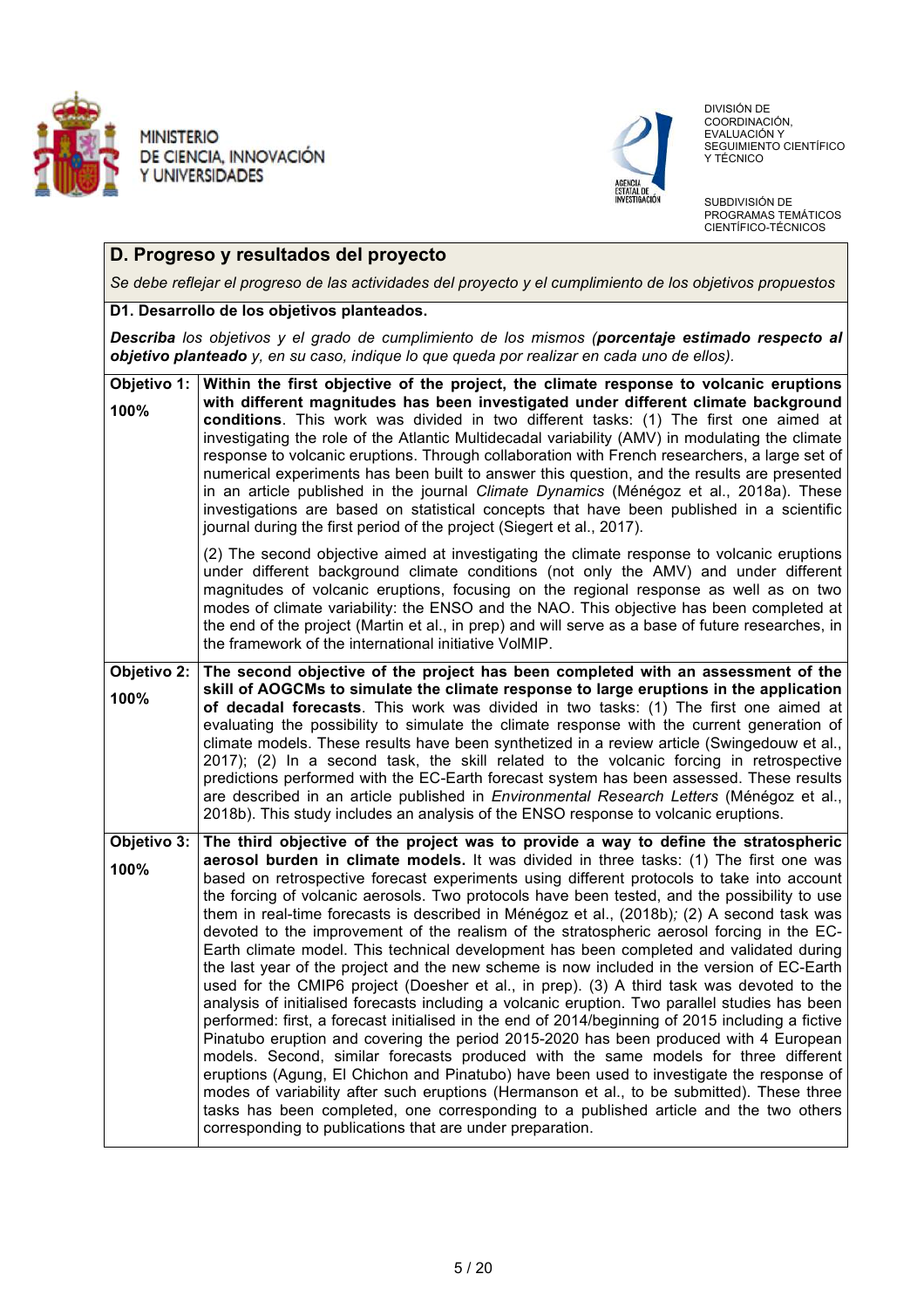



 DIVISIÓN DE COORDINACIÓN, EVALUACIÓN Y SEGUIMIENTO CIENTÍFICO Y TÉCNICO

SUBDIVISIÓN DE PROGRAMAS TEMÁTICOS CIENTÍFICO-TÉCNICOS

#### **D2. Actividades realizadas y resultados alcanzados.**

**Actividad 1:** As described previously, the first activity is divided in two tasks.

(1) The first task is completed, with results described in Ménégoz et al. (2018)*.* This study is based on a suite of large ensemble experiments using the CNRM-CM5 Coupled Global Circulation Model carried out by C. Cassou (Cerfacs, France). **M. Ménégoz** and N. Cortesi are contributing to the development of s2dverification (Manubens et al., 2018), an open-source package used in VOLCADEC. A fruitful collaboration between **M. Ménégoz,** C. Cassou and D. Swingedouw (CNRS, France) has been organised to set up physical and statistical approaches to investigate the modulation by the Atlantic Multidecadal Variability (AMV) of the dynamical response to a Pinatubo eruption in CNRM-CM5 experiments. In these simulations, a volcanic eruption induces a reduction and retraction of the Hadley cell during two years following the eruption and independently of the phase of the AMV. The mean extratropical westerly circulation simultaneously weakens throughout the entire atmospheric column, except at polar Northern latitudes where the zonal circulation is slightly strengthened. Yet, there are no changes of the North Atlantic Oscillation (NAO) during the first two winters after the eruption, whereas a significant modification of the atmospheric circulation appears in the North Atlantic sector during the third winter. Using clustering techniques, the atmospheric circulation can be decomposed into weather regimes. The occurrence of negative NAO-type of circulation in response to volcanic forcing drastically decreases the third winter after the eruption. This forced signal is amplified in cold AMV conditions and is related to sea-ice/atmosphere feedbacks and to tropical-extratropical teleconnections. This study demonstrated that large ensembles of simulations are required to make volcanic fingerprints emerge from climate noise at mid-latitudes. Using small size ensemble can easily lead to misleading conclusions especially those related to the extratropical dynamics, and specifically the NAO. This first activity is based on statistical concepts used to detect small signal-to-noise ratios, that are described in Siegert et al., (2017), a study involving **M. Ménégoz.**

(2) In a second task, E. Martin (Bachelor student at BSC), R. Bilbao (post-doc at BSC) and **M. Ménégoz**  have investigated the climate response to volcanic forcing following a protocol slightly modified from those described in the initial proposal, because of the small magnitude of volcanic signal with respect to internal variability: A set of experiments has been run considering three configurations of the EC-Earth model: (i) a control experiment; (ii) a Pinatubo-like eruption; (iii) a Tambora-like eruption (~5 times larger than the Pinatubo eruption). The EVA module (Toohey et al., 2016) has been used to describe the forcing corresponding to the location/magnitude of any volcanic eruption. It has been used there to reproduce the forcing of the Pinatubo and the Tambora eruptions, and could be used also to forecast the climate response to a new volcanic eruption. The innovative results get from this research can be summarized in three points: (i) large volcanic eruptions cool the earth surface, mainly in the Tropics and over the continental surface at least during three years; at the regional scale, this cooling is largely overwhelmed by internal variability in the case of a Pinatubo eruption, whereas it very likely (probability>90%) to occur everywhere but in some high latitude areas in the case of a Tambora eruption (Figure 1); (ii) an ENSO signal is triggered by the volcanic forcing, with a chain of El-Niño and La Niña events that are stronger, longer and statistically more significant in the case of a Tambora eruption; A concomitant negative phase of the Southern Annular Mode is modelled during the El-Niño phase; (iii) the volcanic signal is more complex at middle to high latitude, with pronounced local cooling related to sea-ice increase, and local warming occurring in Northern Eurasia in relation with a strengthening of the westerly's. A scientific publication is under preparation (Martin et al., in prep) to describe these results, and these activities will be pursued in the framework of the VolMIP international project (http://volmip.org/).

**Actividad 2:** The second activity included two tasks:

(1) The thermodynamical response to the volcanic forcing is well understood and correctly simulated by climate models, the volcanic aerosols inducing a direct cooling of the troposphere during one to three years depending on the magnitude of the eruption. The dynamical response of both the atmosphere and the ocean to volcanic eruptions is more complex to understand due to the few observations that are available and the difficulties in reproducing it with climate models. This is particularly true when considering the large internal variability that may overwhelm the volcanic signal (Ménégoz et al., 2018a). This question becomes even more complicated when considering that the first year climate response to volcanic eruptions does not seem to project exactly onto the internal modes of climate variability at the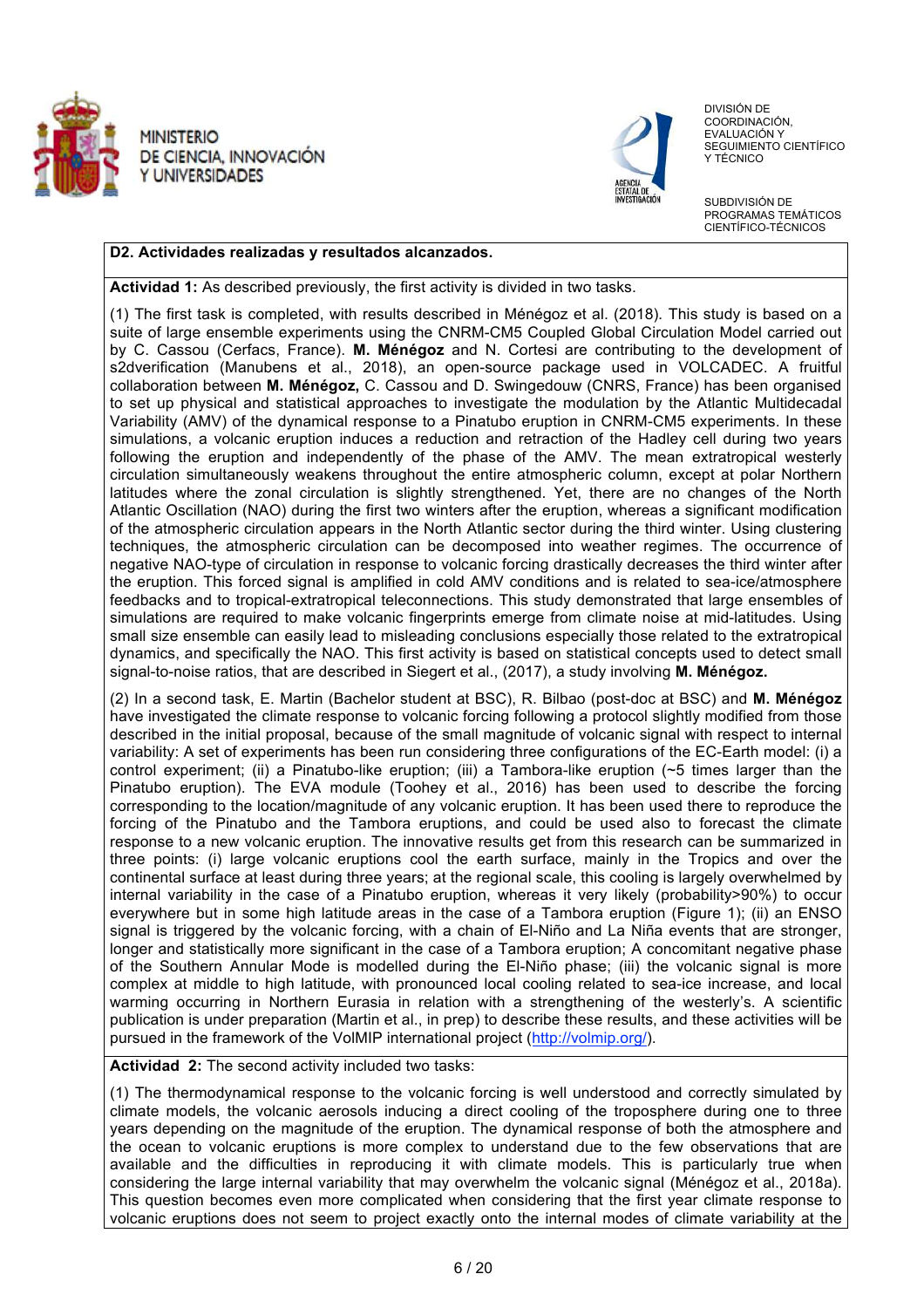



 DIVISIÓN DE COORDINACIÓN, EVALUACIÓN Y SEGUIMIENTO CIENTÍFICO Y TÉCNICO

SUBDIVISIÓN DE PROGRAMAS TEMÁTICOS CIENTÍFICO-TÉCNICOS

seasonal scale (Barnes et al., 2016, Ménégoz et al., 2018a). Facing these uncertainties and the general weaknesses of modelling approaches based on ensemble experiments too small to detect any significant volcanic signals, we decided to not investigate potential NAO signals in CMIP5 hindcasts during periods of volcanic eruptions, as initially planned in the project. As a substitution, we merged a large set of millennium observations and model experiments to investigate the climate response to volcanic eruptions. Large volcanic eruptions are found to favour positive phases of the NAO and to increase the probability of El Niño events during respectively three and two years after large eruptions, whereas such a signal is less clear for eruptions with a medium magnitude (like the Pinatubo). Results were published in a review paper (Swingedouw et al., 2017; involving **M. Ménégoz**). This article includes forecasts performed with the EC-Earth model to highlight the difficulty to predict dynamical signal after volcanic eruptions.

(2) The second task is described in Ménégoz et al. (2018b) who quantified the skill of the EC-Earth model applied in retrospective decadal forecasts. Oriol Mula-Valls set up the HPC to run this model on the BSC infrastructures. The initialisation of the model is found to contribute to a large part of the skill for the first year of forecast, whereas the skill related to the volcanic forcing becomes significant and larger than those related to the initialisation from the third year of forecast (Figure 2). The skill related to the volcanic forcing is significant in the Western Pacific, the tropical Atlantic and the Indian Ocean. It is important to emphasize that the volcanic forcing used in retrospective forecast is issued from observations that are obviously not available for real-time forecasts. We have also demonstrated that the phase of ENSO can be predicted from 6 to 18 months in advance with the EC-Earth model, but with a negligible impact of the volcanic forcing when considering 5-member ensemble forecasts during periods of eruptions with a magnitude comparable with those of the Pinatubo. R. Bilbao undertook the investigations related to the ENSO signal.

**Actividad 3:** The progress of the 3 tasks of the third activity is described below.

(1) The first task was devoted to testing new protocols to take into account the volcanic forcing in real-time forecasts. They are described in Ménégoz et al. (2018b). The first protocol consists in applying a two-year exponential decay to the initial stratospheric aerosol load observed at the beginning of a forecast. This allows to simulate the aerosol forcing in the Tropics after volcanic eruptions, but induces forecast deficiencies at high latitudes. In terms of correlation skill, the contribution of such idealized volcanic forcing shows a similar pattern as for the observed volcanic forcing, which is smaller but statistically significant, in particular over the Western Pacific and over some areas of the Southern Ocean high latitudes (Figure 2c, 2f and 2i). The second protocol is based on the use of the forcing of a past eruption with a similar magnitude to forecast the climate response to a new eruption. This protocol is relevant on condition of checking that the new and the past eruptions are affecting the same hemisphere(s).

(2) Within the EC-Earth consortium, **M. Ménégoz**, X. Yepes and Miquel Canal developed in the EC-Earth model a representation of the stratospheric aerosol forcing that includes a dependency to the altitude and to the spectral wave bands. This task was required to implement the forcing dataset distributed by CMIP6, and it has been completed during the second period of VOLCADEC. The validation of this new scheme appears in Doesher et al. (in prep) that describes the EC-Earth version 3 used for the CMIP6 project.

(3) Under the SPECS European project and other European activities, the BSC and partners (MPI, IPSL, MetOffice) have developed an operational decadal forecast system. In the framework of these activities, R. Bilbao and M. Ménégoz with several European colleagues have investigated the impact of a Pinatubo-like eruption in a 5-years forecast initialised in 2014, produced with 4 different forecast systems (Ménégoz et al., in prep.). Concurrently, the forecasts of these models during the periods of the Agung, the El Chichon and the Pinatubo eruptions have been used to produce a large ensemble (135 members) to investigate dynamical signals occurring after such eruptions (Hermanson et al., in prep). Both of these approaches highlighted a general cooling occurring after such eruptions, with an increased probability for El-Niño and positive NAO-like signals during two and three years respectively. Overall, these investigations confirm that both the thermodynamical and the dynamical signals driven by the volcanic forcing are largely overwhelmed by internal variability in the case of volcanic eruptions with such a magnitude.

#### **References:**

Barnes, et al., 2016: Robust wind and precipitation responses to the Pinatubo eruption, as simulated in the CMIP5 models J Clim, 29(13), 4763-4778. Manubens, N., [], **Ménégoz, M**. et al., 2018. An R package for climate forecast verification. *Environmental Modelling & Software*, *103*, pp.29-42. Toohey M, et al., 2016, Easy Volcanic Aerosol (EVA v1.0): an idealized forcing generator for climate simulations Geosci. Model Dev. 9, 4049–70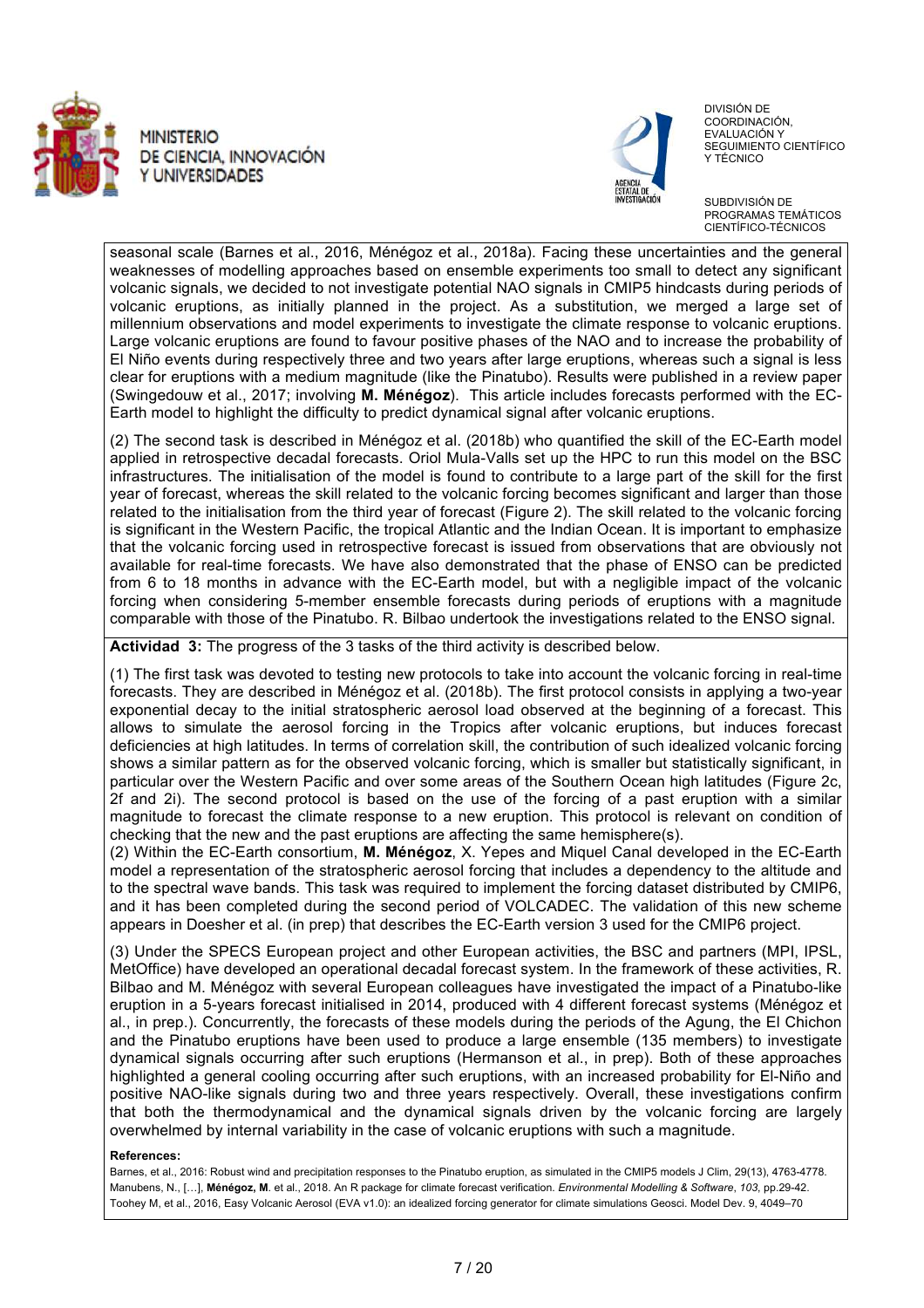



 DIVISIÓN DE COORDINACIÓN, EVALUACIÓN Y SEGUIMIENTO CIENTÍFICO Y TÉCNICO

SUBDIVISIÓN DE PROGRAMAS TEMÁTICOS CIENTÍFICO-TÉCNICOS

#### **D3. Problemas y cambios en el plan de trabajo.**

*Describa las dificultades y/o problemas que hayan podido surgir durante el desarrollo del proyecto. Indique cualquier cambio que se haya producido respecto a los objetivos o el plan de trabajo inicialmente planteado, así como las soluciones propuestas para resolverlos. Extensión máxima 1 página.*

One change of strategy (i) and one difficulty (ii) met during the project are described below:

(i) One change of strategy was adopted for the first task of the second activity (WP2). As described previously, it was originally planned to use the CMIP5 hindcast experiments available at the international level to investigate the possibility to forecast the atmospheric response to volcanic eruptions with the current generation of forecast systems, focusing on dynamical processes, and in particular on the NAO. In Ménégoz et al. (2018a), we found that the first-year climate response to a Pinatubo eruption does not project onto the internal modes of variability at the seasonal scale, and is partly overwhelmed by internal variability. This result is supported by Barnes et al. (2016) who get to the same conclusion using CMIP5 model outputs. Instead of reproducing the investigations described by Barnes et al (2016), we decided to investigate the dynamical response to volcanic eruptions in a review paper (Swingedouw et al., 2017), using a large set of observations and modelling experiments, including new experiments performed under the VOLCADEC project. This study was briefly summarized above (Activity n°2). Also in the first activity, we run additional experiments considering the Tambora eruption that is larger than those of the Pinatubo. This strategy evidenced with more confidence the dynamical signals related to the volcanic forcing.

(ii) Task 2 of WP3 relies on the possibility of using recent satellite observations of the stratospheric aerosol load in EC-Earth model experiments. The previous version of EC-Earth was including a simple scheme of the stratospheric aerosol forcing (only one vertical level and one wave band). **M. Ménégoz**, X. Yepes and Miquel Canal developed a representation of the stratospheric aerosol forcing that includes a dependency to the altitude and to the spectral wave bands. This task was a heavy technical development. Thanks to the involvement of the VOLCADEC team in the EC-Earth European consortium, and to the support of the BSC Computational Earth Science group, it has been completed and validated during the second period of the project.

#### **D4. Colaboraciones con otros grupos de investigación directamente relacionadas con el proyecto.**

*Relacione las colaboraciones con otros grupos de investigación y el valor añadido que aportan al proyecto. Describa el acceso a equipamientos o infraestructuras de otros grupos o instituciones.*

The VOLCADEC Project has involved several international collaborations:

(1) M. Ménégoz completed the task 1 of WP1 in collaboration with D. Swingedouw (CNRS, France) and C. Cassou (Cerfacs, France). A large set of experiments has been produced by Cerfacs researchers, using their own infrastructures, and in particular a supercomputer that they share with Météo-France.

(2) A part of the statistical methods used in VOLCADEC has been developed in collaboration with Stefan Siegert (University of Exeter).

(3) A large part of the numerical experiments has been undertaken with the EC-Earth model, which is developed by the EC-Earth consortium, in which the BSC and in particular M. Ménégoz and R. Bilbao are widely involved. This consortium involves several European institutes, and in particular KNMI (Netherlands), SMHI (Sweden) and ECMWF (UK).

(4) Within the SPECS European FP7 project (completed at the beginning of 2017), Didier Swingedouw (CNRS, IPSL, France), Holger Pohlmann and Claudia Timmreck (MPI, Germany) and Leon Hermansonn (MetOffice, UK) performed and shared numerical experiments during the first period of the project. These experiments have been interpreted during the second period of the project.

(5) Finally, the VOLCADEC Project allowed to reinforce the involvement of the BSC team in the CMIP6 activities, trough the activities conducted with the EC-Earth consortium. The VOLCADEC activities contributed to the development of the version of the EC-Earth climate model that is now used for CMIP6. In addition, the BSC will pursue the investigations related to the climate response to volcanic eruptions in the context of VOLMIP (http://volmip.org/).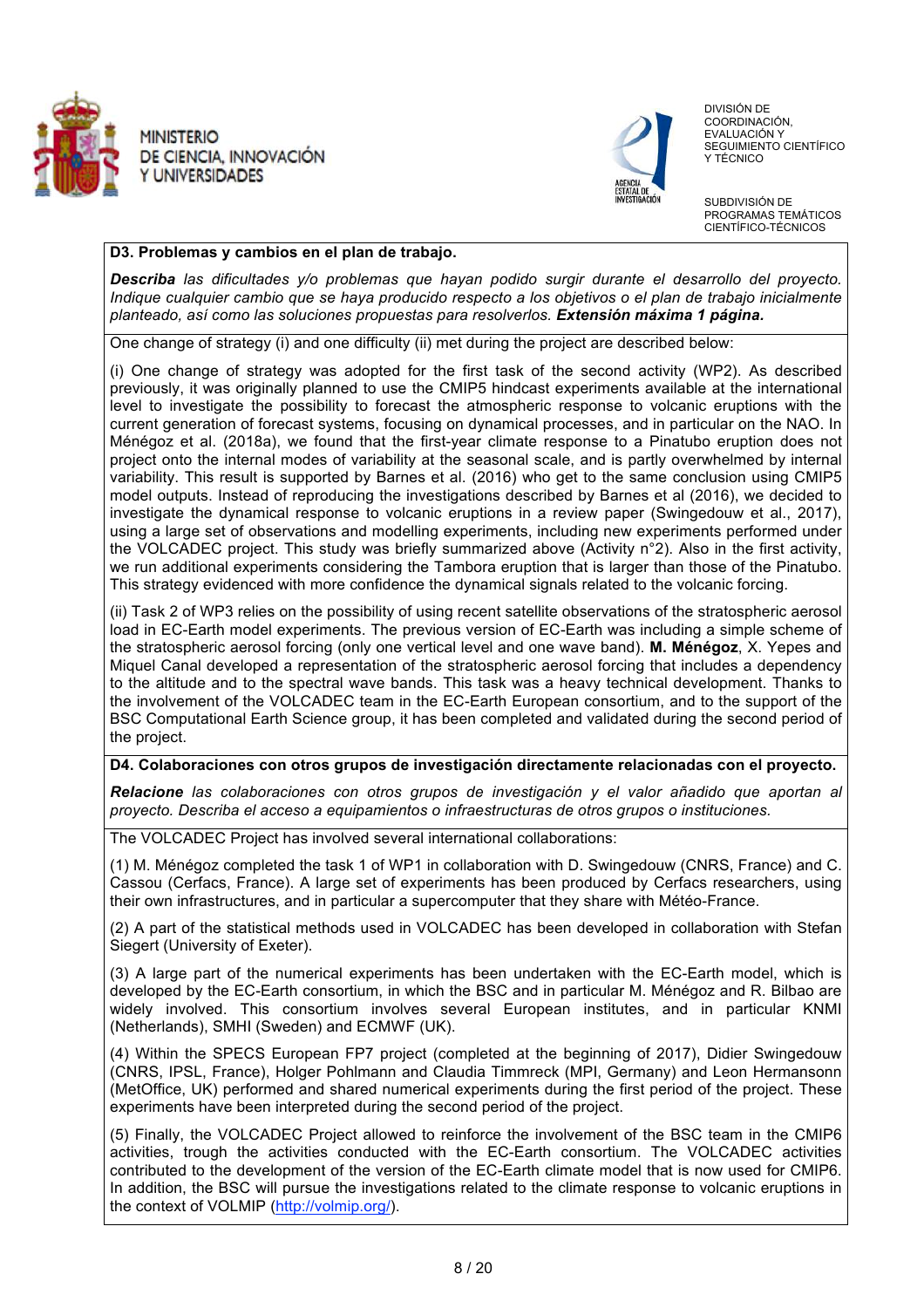

**-** 

**MINISTERIO** DE CIENCIA, INNOVACIÓN Y UNIVERSIDADES



 DIVISIÓN DE COORDINACIÓN, EVALUACIÓN Y SEGUIMIENTO CIENTÍFICO Y TÉCNICO

SUBDIVISIÓN DE PROGRAMAS TEMÁTICOS CIENTÍFICO-TÉCNICOS

**D5. Colaboraciones con empresas o sectores socioeconómicos directamente relacionados con el proyecto.** 

*Relacione las colaboraciones con empresas o sectores socioeconómicos y el valor añadido que aportan al proyecto.*

#### **D6. Actividades de formación y movilidad de personal directamente relacionadas con el proyecto.**

*Indique las actividades de formación y movilidad de personal relacionadas con el desarrollo del proyecto. Describa, además, si procede, las actividades realizadas en colaboración con otros grupos o con actividades de formación en medianas o grandes instalaciones.* 

| <b>Nombre</b> | Tipo de personal (becario,<br>proyecto, posdoctoral, otros) | Descripción de las actividades de<br>técnico, contratado con cargo al formación o motivo de la movilidad |
|---------------|-------------------------------------------------------------|----------------------------------------------------------------------------------------------------------|
|               |                                                             |                                                                                                          |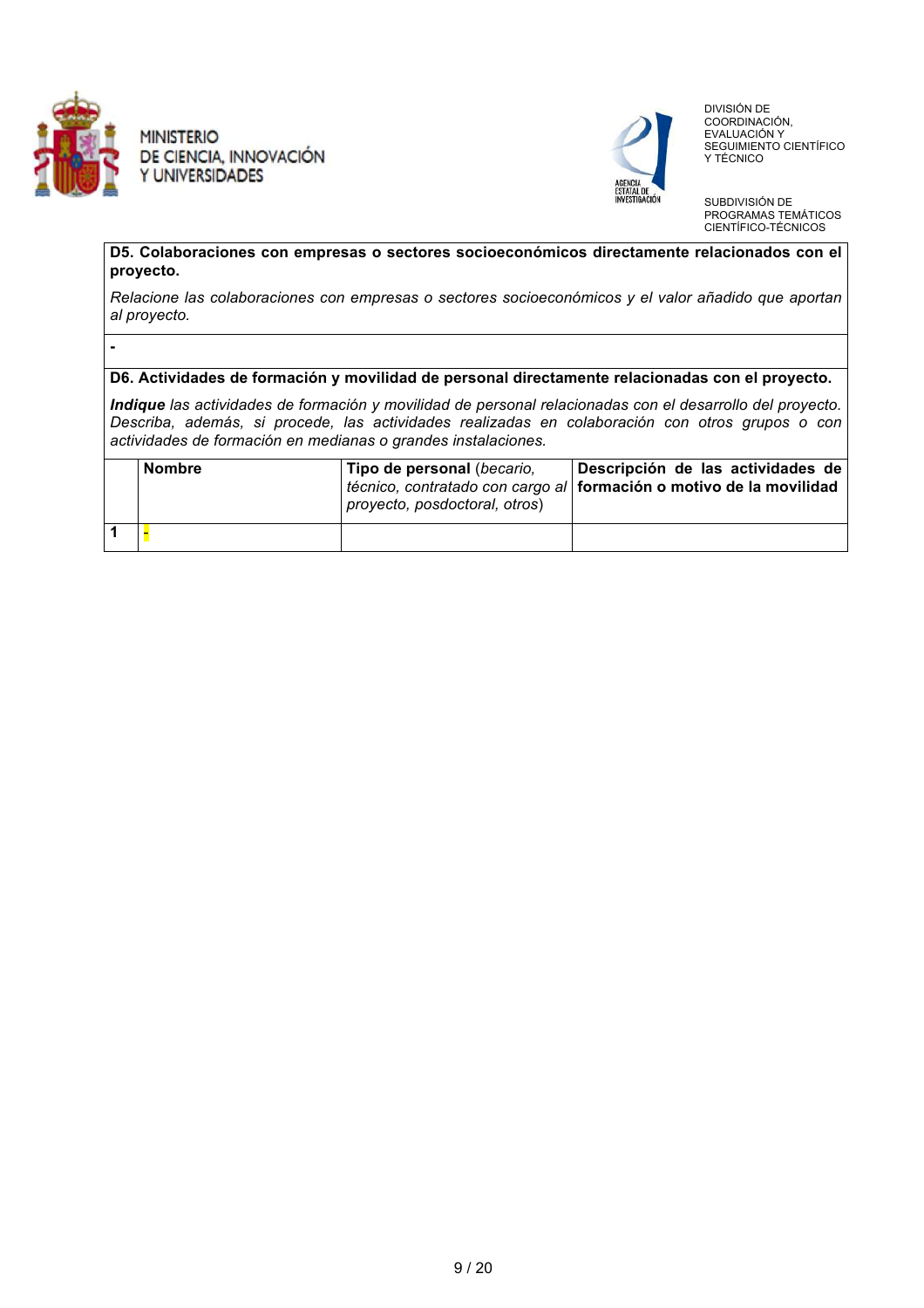



 DIVISIÓN DE COORDINACIÓN, EVALUACIÓN Y SEGUIMIENTO CIENTÍFICO Y TÉCNICO

SUBDIVISIÓN DE PROGRAMAS TEMÁTICOS CIENTÍFICO-TÉCNICOS

#### **D7. Actividades de internacionalización y otras colaboraciones relacionadas con el proyecto.**

*Indique si ha colaborado con otros grupos internacionales. Consigne si ha concurrido, y con qué resultado, a alguna convocatoria de ayudas (proyectos, formación, infraestructuras, otros) de programas europeos y/o programas internacionales, en temáticas relacionadas con la de este proyecto. Indique el programa, socios, países y temática y, en su caso, financiación recibida.*

The international collaborations have been described previously (D4). These collaborations involve the following initiatives:

(1) The MORDICUS project was led by C. Cassou over 2014-2018 (http://www.agence-nationalerecherche.fr/?Projet=ANR-13-SENV-0002). In this project, a large set of numerical experiments have been performed to investigate the climate variability, and its sensitivity to external forcings. Martin Ménégoz contributed to this project by investigating the response on the climate system to volcanic eruptions, a common task between MORDICUS and VOLCADEC. The tasks planned and completed under VOLCADEC have been communicated during MORDICUS meetings (Paris, November 2015; and Toulouse, June 2017).

(2) VOLCADEC has been conducted in the context of larger European initiatives to develop climate services at the European scale, in particular within the SPECS FP7 project (http://www.specs-fp7.eu/) and EUCP (https://www.eucp-project.eu/). The protocols developed within VOLCADEC to forecast the climate response to volcanic eruptions as well as the evaluation of the forecast skill related to the volcanic forcing have been included in the SPECS final report that is available online: http://www.specsfp7.eu/sites/default/files/u1/SPECS\_D43\_2.pdf. The VOLCADEC activities have been described during several SPECS meetings.

(3) Martin Ménégoz and Roberto Bilbao went to an international conference on the Atlantic Meridional Overturning Circulation (AMOC) in 2017 to present the results from the VOLCADEC and the MORDICUS projects. This conference was also fruitful in terms of collaboration, and several discussions were organised with Didier Swingedouw (EPOC, Bordeaux, France) and Juliette Mignot (IPSL, Paris, France) to set up the basis of the second part of the VOLCADEC project.

(4) Martin Ménégoz and Roberto Bilbao attended several international conferences to share the results of VOLCADEC, and in particular the EGU in 2016 and in 2018, as well as the Second International Conference on Seasonal to Decadal Prediction (S2D) in 2018 that took place at Boulder, USA.

(5) Martin Ménégoz, Roberto Bilbao and Xavier Yepes advertised the VOLCADEC research also during the meetings of the EC-Earth consortium, in particular to describe to new scheme developed to include the volcanic forcing in the atmospheric component of the EC-Earth model.

(6) Martin Ménégoz presented the VOLCADEC results at the Institute for Geosciences and Environmental Researches (IGE, Grenoble, France) in 2017, September, a group that he is joining in 2019 with a CNRS position.

(7) A large part of the VOLCADEC activities have been organised to reinforce the involvement of the BSC in the CMIP6 activities, and in particular in VolMIP (http://volmip.org/).

(8) Martin Ménégoz has been granted from a "Red Esañola de Supercomputacion (RES) project, referenced as "Volcanic activity in seasonal to decadal climate forecasts » (ref : AECT-2017-2-0009). This project corresponds to an amount of 536000 CPU hours to be used on the Marenostrum 4 HPC available at BSC. This HPC is the most powerful computer available in Spain (https://www.bsc.es/innovation-andservices/supercomputers-and-facilities/marenostrum). The hours have been used to complete the numerical experiments run for VOLCADEC applications.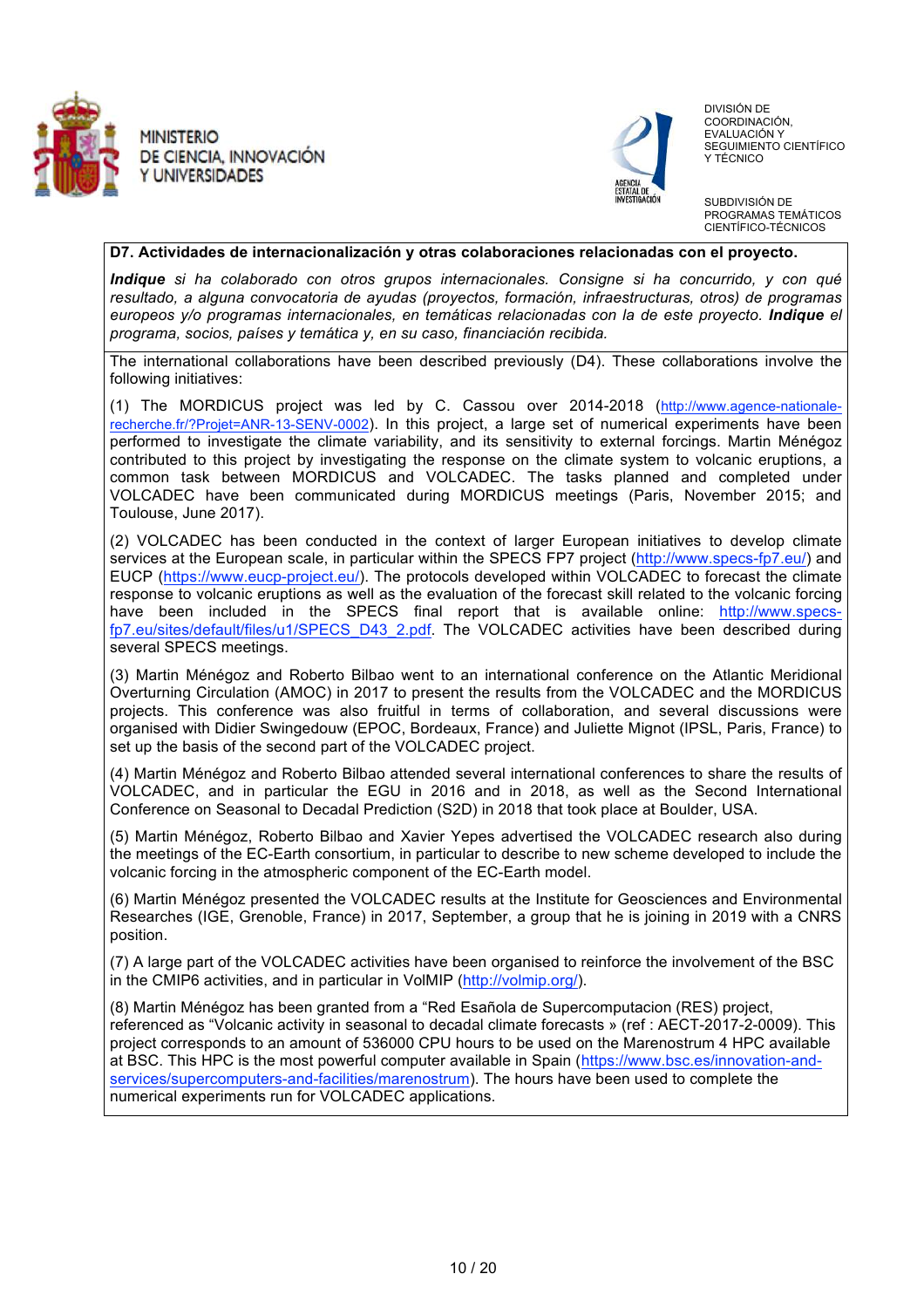

**E. Difusión de los resultados del proyecto** 

*Relacione únicamente los resultados derivados de este proyecto.* 



 DIVISIÓN DE COORDINACIÓN, EVALUACIÓN Y SEGUIMIENTO CIENTÍFICO Y TÉCNICO

SUBDIVISIÓN DE PROGRAMAS TEMÁTICOS CIENTÍFICO-TÉCNICOS

|    | E1. Publicaciones en revistas indexadas directamente relacionadas con los resultados del<br>proyecto.                                                                                                                                                                                                                    |                               |  |  |  |  |  |
|----|--------------------------------------------------------------------------------------------------------------------------------------------------------------------------------------------------------------------------------------------------------------------------------------------------------------------------|-------------------------------|--|--|--|--|--|
|    | Indique autores*, título, referencia de la publicación, año, factor de impacto de la publicación, cuartil                                                                                                                                                                                                                |                               |  |  |  |  |  |
| 1. | Siegert, S., Bellprat, O., Ménégoz, M., Stephenson, D., Doblas-Reyes, F., Detecting skill<br>improvements in seasonal climate forecasts: Statistical tests and power analysis, 2017, Monthly<br>Weather Review, doi:10.1175/MWR-D-16-0037.1, open-access at:<br>http://journals.ametsoc.org/doi/10.1175/MWR-D-16-0037.1. |                               |  |  |  |  |  |
| 2. | Swingedouw, D., Mignot, J., Ortega, P., Khodri, M., Ménégoz, M., Cassou, C., Hanquiez, V., 2017,<br>Impact of explosive volcanic eruptions on the main climate variability modes, Global and Planetary<br>Change, Vol. 150, P. 24-45, http://www.sciencedirect.com/science/article/pii/S0921818116300352.                |                               |  |  |  |  |  |
| 3. | Ménégoz, M., Cassou, C., Swingedouw, D., Bretonnière, P.-A., Doblas-Reyes, F., 2017: Role of the<br>Atlantic Multidecadal Variability in modulating the climate response to a Pinatubo-like volcanic<br>eruption, Climate Dynamics, 1-21, doi 10.1007/s00382-017-3986-1 open-access,                                     |                               |  |  |  |  |  |
| 4. | Ménégoz, M., Bilbao, R., Bellprat, O., Guemas, V., Doblas-Reyes, F.J., Forecasting the climate<br>response to volcanic eruptions: prediction skill related to stratospheric aerosol forcing, 2018,<br>Environ. Res. Lett., 13, 064022, open-access at http://iopscience.iop.org/article/10.1088/1748-<br>9326/aac4db.    |                               |  |  |  |  |  |
| 5. | Doesher, R., [], Ménégoz, M., et al., The Community Earth System Model EC-Earth for<br>collaborative climate research, in preparation.                                                                                                                                                                                   |                               |  |  |  |  |  |
| 6. | Hermanson, L., [], Ménégoz, M. et al., Impacts of volcanoes on climate modes from dedicated<br>experiments with post-CMIP5 models, to be submitted.                                                                                                                                                                      |                               |  |  |  |  |  |
| 7. | Martin, E., Bilbao, R., Ménégoz, M. et al., Thermodynamical and dynamical response to Pinatubo<br>and Tambora eruptions: detecting volcanic signals with respect to internal variability, to be<br>submitted.                                                                                                            |                               |  |  |  |  |  |
|    | *Resalte en negrita el/los IPs y miembros del equipo de investigación                                                                                                                                                                                                                                                    | <b>Total publicaciones: 7</b> |  |  |  |  |  |

**E2. Otras publicaciones científico-técnicas directamente relacionadas con los resultados del proyecto.** 

*Indique autores\*, título, referencia de la publicación, año*

| 1. | <b>Ménégoz, M.</b> , Forecasting the climate response to volcanic eruptions, deliverable included in the<br>SPECS final report available online:  |  |  |  |  |  |
|----|---------------------------------------------------------------------------------------------------------------------------------------------------|--|--|--|--|--|
|    | http://www.specs-fp7.eu/sites/default/files/u1/SPECS D43 2.pdf                                                                                    |  |  |  |  |  |
| 2. | Ménégoz, M., Bilbao, R. et al., forecasting the climate response to a Pinatubo-like eruption<br>occurring in 2015, BSC memorandum in preparation. |  |  |  |  |  |
|    | * Resalte en negrita el/los IPs y miembros del equino de investigación                                                                            |  |  |  |  |  |

Resalte en negrita el/los IPs y miembros del equipo de investigación **Total publicaciones: 2** 

**(4 publicadas, 3 en preparación)**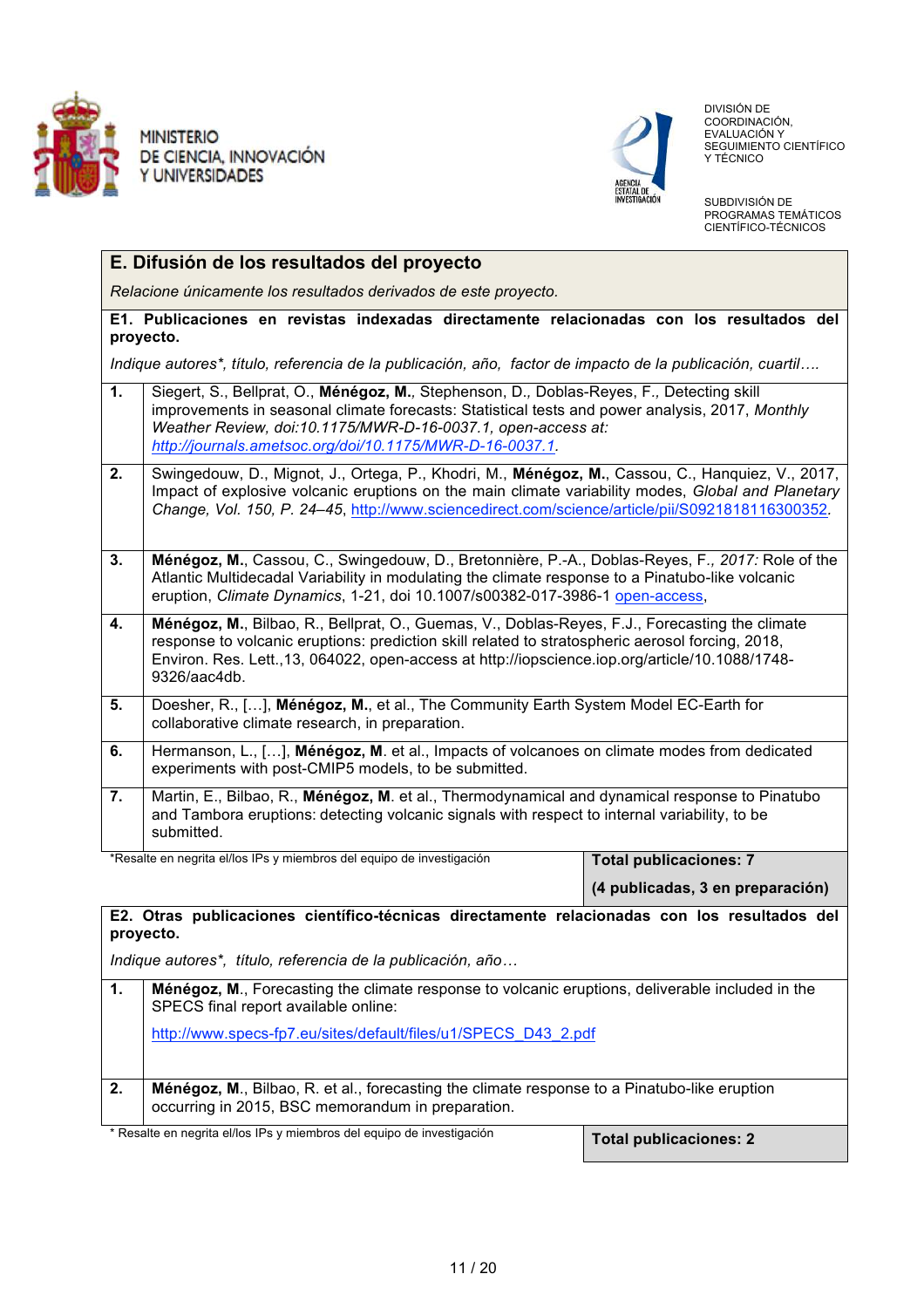



 DIVISIÓN DE COORDINACIÓN, EVALUACIÓN Y SEGUIMIENTO CIENTÍFICO Y TÉCNICO

SUBDIVISIÓN DE PROGRAMAS TEMÁTICOS CIENTÍFICO-TÉCNICOS

#### **E6. Asistencia a congresos, conferencias o workshops relacionados con el proyecto**

**13.** Martin, E., Bilbao, R., **Ménégoz, M**. Ortega, P., Climate response to the Pinatubo and Tambora eruptions in EC-Earth3.2 (poster), CMIP6 Model Analysis Workshop, 25-28 March, Barcelona (Spain).

**12.** Bilbao, R., **Ménégoz, M.,** Ortega, P., Doblas-Reyes F.J., Forecasting the climate response to volcanic eruptions (poster), Second International Conference on Seasonal to Decadal Prediction (S2D), Boulder, USA, 17-21 September 2018.

**11. Ménégoz, M.,**, Cassou, C., Swingedouw, D., Bilbao R., Bellprat, O., Doblas-Reyes F.J., Understanding, modelling and forecasting the climate response to volcanic eruptions, Météo-France seminar, Toulouse, France, February 2018.

**10.** Bilbao, R., **Ménégoz, M.,** Bellprat, O., Guemas, V., Doblas-Reyes F.J., Forecasting the climate response to volcanic eruptions (poster), Geophysical Research Abstracts, Vol. 20, EGU2018-15208, 2018, EGU General Assembly 2018, Vienna.

**9. Ménégoz, M.,**, Cassou, C., Swingedouw, D., Bilbao R., Bellprat, O., Doblas-Reyes F.J., Understanding, modelling and forecasting the climate response to volcanic eruptions, IGE internal seminar, Grenoble, France, 2017.

**8. Ménégoz, M.**, Cassou, C., Swingedouw, D., Doblas-Reyes F.J., Modulation of the climate response to a volcanic eruption by the Atlantic Multidecadal Variability, Observing and understanding the Atlantic Meridional Overturning Circulation, MORDICUS meeting, Cerfacs, Toulouse, France, 7 June 2017.

**7. Ménégoz, M.,** Cassou, C. Swingedouw, D., Doblas-Reyes F.J., Modulation of the climate response to a volcanic eruption by the Atlantic Multidecadal Variability, Observing and understanding the Atlantic Meridional Overturning Circulation, Conference LEFE-IMAGO, Brest, France, 3-5 May 2017. Conference attended by R. Bilbao and M. Ménégoz.

**6. Ménégoz, M.**, Cassou C., Swingedouw D., Bretonnière, P.A., Doblas-Reyes F.J., How do volcanic eruptions affect the North Atlantic Oscillation?, BSC internal seminar, April 2017.

**5. Ménégoz, M.**: Implementation of a 4D stratospheric aerosol forcing in the EC-Earth model, Presentation given at the 2016 EC-Earth annual meeting, ECMWF, Reading, 2-3 November 2016. Conference attended by R. Bilbao and M. Ménégoz.

**4. Ménégoz, M.**: Climate predictions for climate services, invited presentation for the European Climate Observations, Modelling and Services initiative (ECOMS), Met-office, Exeter, 5-7 October, 2016.

**3. Ménégoz, M.,** Doblas-Reyes, F., Muhammad, A, Prodhomme, C.: Volcanic forcing in decadal forecasts of surface temperature (poster), Geophysical Research Abstracts, Vol. 18, EGU2016-8041, EGU General Assembly 2016, Vienna, Austria.

**2. Ménégoz, M.,**VOLCADEC: Volcanic activity in seasonal to decadal climate forecasts, project description, BSC, April 2016.

**1. Ménégoz, M**., Cassou C, Swingedouw D, Doblas-Reyes FJ.: The Pinatubo eruption simulated under extreme phases of the Atlantic Multidecadal Oscillation. MORDICUS project meeting, IPSL, Paris, France, November, 2015.

\* Resalte en negrita el/los IPs y miembros del equipo de investigación **Total congresos nacionales: 3 Total congresos internacionales: 3 Total conferencia/ workshop: 6** 

**E7. Tesis doctorales relacionadas con el proyecto.** 

*Indique si están (en marcha) o finalizadas*

**Nombre, Director, Título, Organismo:** 

**Total tesis en marcha:** 

**Total tesis finalizadas:**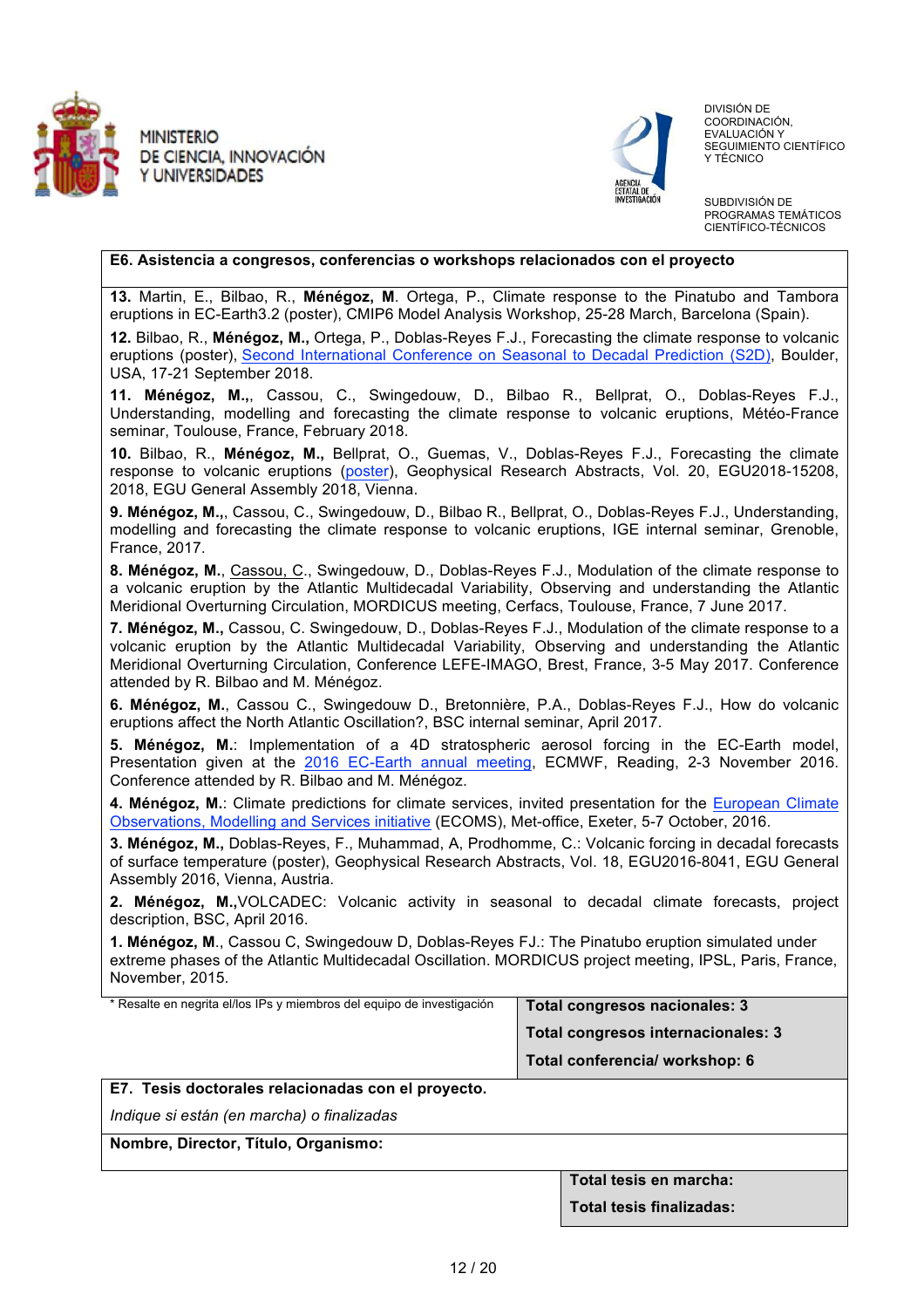



 DIVISIÓN DE COORDINACIÓN, EVALUACIÓN Y SEGUIMIENTO CIENTÍFICO Y TÉCNICO

SUBDIVISIÓN DE PROGRAMAS TEMÁTICOS CIENTÍFICO-TÉCNICOS

### **F. Impacto de los resultados del proyecto**

*Indicar el impacto científico-técnico, económico y social de los resultados de la investigación identificando el principal impacto científico-técnico derivado del proyecto de acuerdo con lo indicado en la solicitud y posibles impactos no previstos, el sector o sectores sobre los que tendrán impacto los resultados y actividades realizadas en el proyecto que puedan dar lugar a transferencia de conocimiento*.

#### **F1. Principal impacto derivado en el proyecto**

The VOLCADEC research activities have two major impacts for the scientific community:

1/ First, the results get during the VOLCADEC project allowed to quantify the magnitude of the volcanic signals compared to internal variability. We confirmed that volcanic eruptions with a magnitude similar than the Pinatubo in 1991 show a clear signal in terms of global temperature of the troposphere. We also demonstrate that such eruptions also affect the Hadley cell, strengthen the zonal circulation, and induce a sea ice extent at high latitudes. These changes are associated to dynamical responses, favouring in particular a chain of El Niño – La Niña events. A strengthening the Westerlies occurs at middle to high latitudes that can be viewed as NAO like signals in the Northern Hemisphere, even if such response does not project necessarily onto the typical seasonal NAO pattern. Nevertheless, at the regional scale, the volcanic imprint of a Pinatubo-like eruption is small compared to internal variability that is the major driver of the interannual to decadal variability. For stronger eruptions, like the Tambora (4 to 6 times stronger than the Pinatubo in terms of amount of sulphur compounds emitted in the atmosphere), the regional imprint is more clear, and the probability to get a cooling during one to three years exceeds a probability of 90% in many areas of the globe, except in the central Pacific, where a strong El Niño event is triggered during 18 months, and in some areas where the strengthening of the westerlies leads to a local warming. These results are presented in several articles published and to be submitted, and have been communicated trough international project meetings and conferences. They will help the community to understand the climate response to previous volcanic eruptions and to produce a forecast for the next one.

2/ Second, the VOLCADEC research demonstrated that a significant part of the skill of seasonal to decadal forecasts estimated from retrospective forecasts is related to the volcanic forcing considered in climate models. Any information related to future volcanic eruption is obviously not available. Within VOLCADEC, several protocols to include the volcanic forcing in seasonal to decadal forecasts has been suggested, that could be used both in the case of a new eruption and out of periods of volcanic activity.

#### **F2. Impacto no previsto derivado del proyecto**

The community benefits now from detailed observations of the stratospheric aerosol load, and also from spectrally and altitudinal resolved estimations of the aerosol optical depth of volcanic particles. The previous version of EC-Earth was including a simple scheme of the stratospheric aerosol forcing (only one vertical level and one wave band). The VOLCADEC team developed in the EC-Earth model a representation of the stratospheric aerosol forcing that includes a dependency to the altitude and to the spectral wave bands. This task was a heavy technical development that has been completed thanks to the VOLCACEC activities for the EC-Earth European consortium. The new scheme is now part of the model version that is used for the CMIP6 activities, and in particular the VolMIP project. Another development concerns the use of the EVA module provided by Matthew Toohey (Max Planck Institute for Meteorology, Hamburg, Germany) to produce idealized volcanic forcing as input for EC-Earth experiments, and in particular simulations of past eruptions or forecast including a new eruption.

These developments contributed to the forecast system based on the EC-Earth model that the BSC is using to produce quasi-operational forecasts at seasonal to decadal timescales.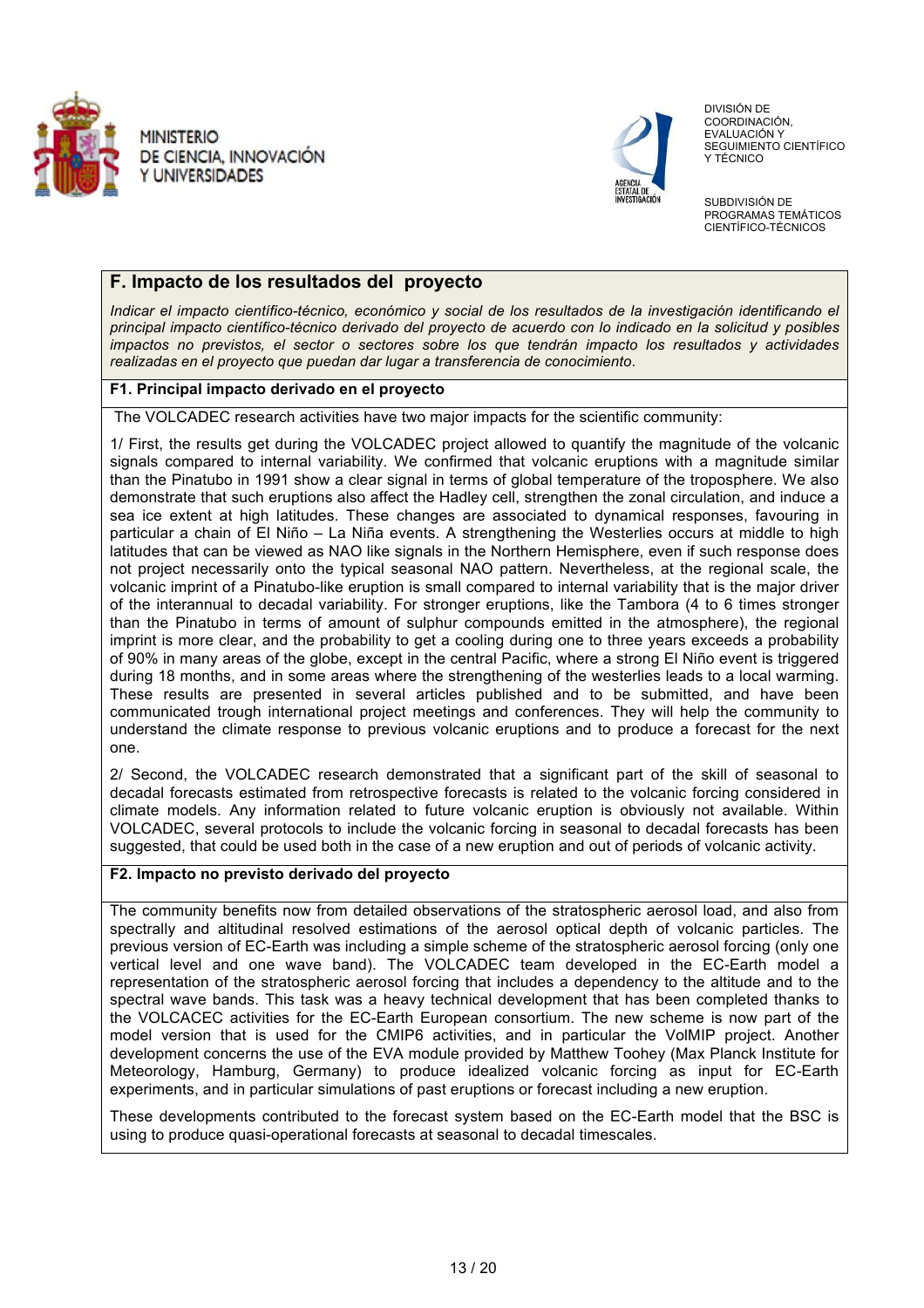



 DIVISIÓN DE COORDINACIÓN, EVALUACIÓN Y SEGUIMIENTO CIENTÍFICO Y TÉCNICO

SUBDIVISIÓN DE PROGRAMAS TEMÁTICOS CIENTÍFICO-TÉCNICOS

#### **F3. Sector de Impacto de los resultados del proyecto: industria, administración, política, aumento del conocimiento, salud, medioambiente.**

First, the scientific community investigating the variability of the climate system will benefit from the VOLCADEC researches. Second, this project will have societal impacts considering the large number of applications related to the seasonal to decadal forecasts. In particular, the BSC has been designated by the World Meteorological Organisation as one of the European Centres able to provide seasonal to decadal forecasts ( https://www.metoffice.gov.uk/research/climate/seasonal-to-decadal/long-range/wmolcadcp). These forecasts are produced for an increasing number of users, in many sectors as the renewable energy, the agriculture production and the forecast of summer fires among other applications.

#### **F4. ¿Cuenta con socios que puedan explotar los resultados?**

In addition to the whole Earth Department group at BSC, the EC-Earth consortium (http://www.ecearth.org/) is benefiting directly from the VOLCADEC results, as well other European partners involved in the production of seasonal and decadal forecasts. The scientific community investigating the climate response to volcanic eruptions, in particular with the VolMIP project (http://volmip.org/) is also benefiting from the VOLCADEC results that are directly in line with these research activities.

**F5. ¿Qué actividades del proyecto pueden generar valorización y transferencia del conocimiento?** 

See sections F3 and F4.

### **G. Gastos realizados durante la ejecución del proyecto**

*Debe cumplimentarse este apartado independientemente de la justificación económica anual enviada por la entidad. Se deben incluir los principales conceptos de gastos con su importe, no el desglose de las facturas del proyecto, para valorar su adecuación a los objetivos y actividades realizadas en el proyecto.* 

*Es indispensable especificar si el gasto estaba previsto en la solicitud original.* 

#### **Cree tantas filas como necesite**

#### **G1. Gastos de personal**

*Indique número de personas, situación laboral y función desempeñada*

|                           | <b>Nombre</b>                 | Situación laboral | Función desempeñada                          | Importe   | Previsto en la sol.<br>original (S/N) |
|---------------------------|-------------------------------|-------------------|----------------------------------------------|-----------|---------------------------------------|
| 1                         | Roberto<br><b>Bilbao</b>      | Contratado        | Post doctoral                                | 78539.45€ | S                                     |
| $\overline{2}$            | Xavier<br>Yepes               | Contratado        | Research engineer-<br>soporte técnico        | 39272.25€ | N                                     |
| 3                         | <b>Miquel Canal</b><br>Esteve | Contratado        | Junior Research engineer-<br>soporte técnico | 4240.13€  | N                                     |
| 4                         | Eneko<br>Martin<br>Martinez   | Contratado        | Junior Research engineer-<br>soporte técnico | 9300.32€  | N                                     |
| Total gastos de personal: |                               | 131352.15 €       |                                              |           |                                       |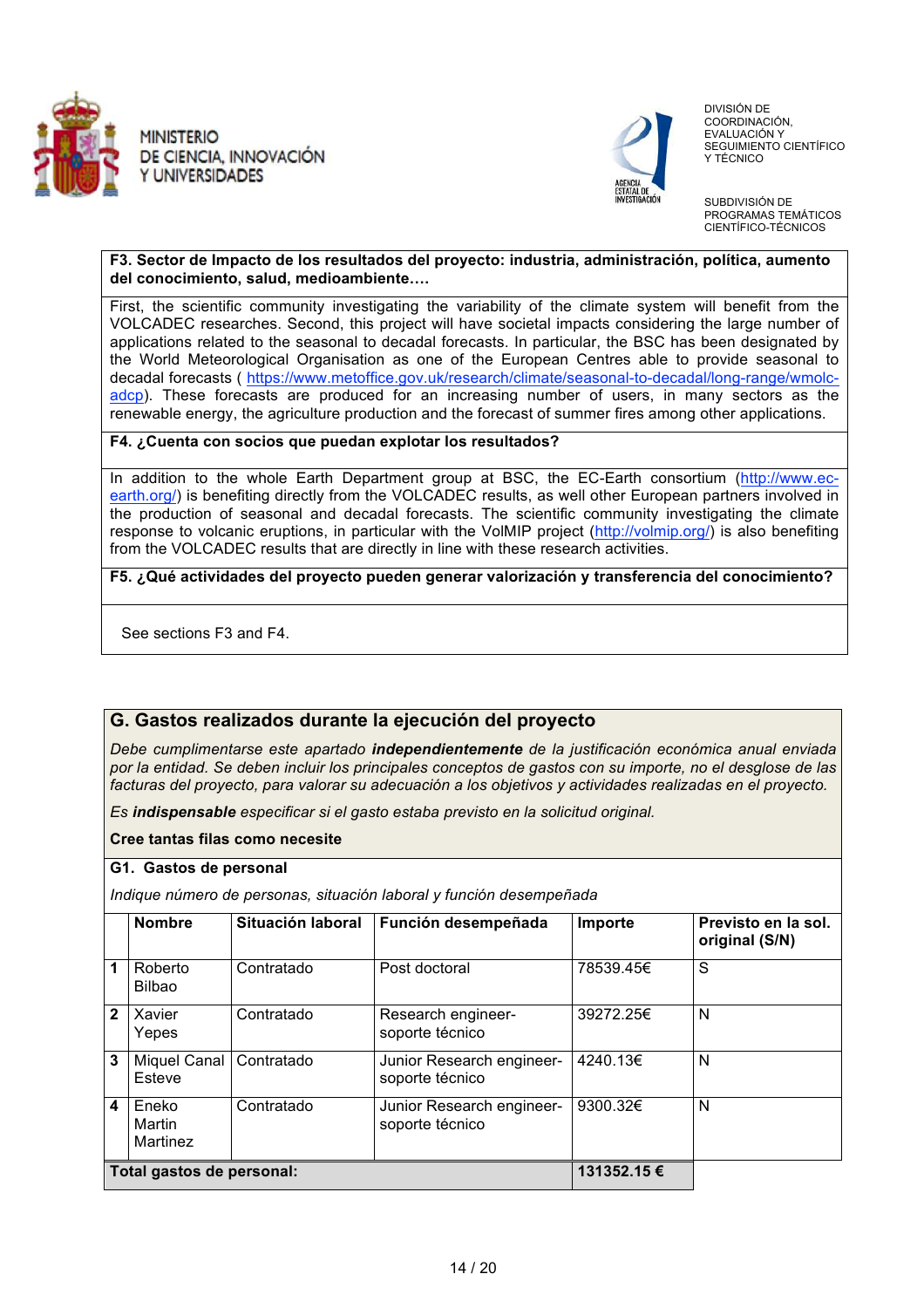



 DIVISIÓN DE COORDINACIÓN, EVALUACIÓN Y SEGUIMIENTO CIENTÍFICO Y TÉCNICO

SUBDIVISIÓN DE PROGRAMAS TEMÁTICOS CIENTÍFICO-TÉCNICOS

|                                     | G2. Material inventariable (describa el material adquirido) |                                                                                                                                     |          |                                       |  |
|-------------------------------------|-------------------------------------------------------------|-------------------------------------------------------------------------------------------------------------------------------------|----------|---------------------------------------|--|
|                                     | <b>Equipo</b>                                               | Descripción del equipo                                                                                                              | Importe  | Previsto en la sol.<br>original (S/N) |  |
|                                     | Dos<br>ordenadores                                          | 1 x optiplex 7040 formato pequeño<br>1 x dell 22 monitor p2217h+1 x dell optiplex<br>7040SFF<br>1 x monitor dell profesional p2217h | 2021.11€ | S                                     |  |
| Total gastos material inventariable |                                                             | 2021.11€                                                                                                                            |          |                                       |  |

#### **G4. Viajes y dietas**

*Describa la actividad del gasto realizado y las personas que han realizado la actividad. Debe incluir aquí los gastos derivados de la asistencia a congresos, conferencias, colaboraciones, reuniones de preparación de propuestas relacionados con este proyecto, etc.*

|                | Concepto                                                                                                                                                   | Relación con el proyecto                                                                                                                                                        | Importe  | Nombre del<br>participante                      | Previsto en<br>la sol.<br>original<br>(S/N) |
|----------------|------------------------------------------------------------------------------------------------------------------------------------------------------------|---------------------------------------------------------------------------------------------------------------------------------------------------------------------------------|----------|-------------------------------------------------|---------------------------------------------|
| 1              | Asistencia al EC-EARTH<br>MEETING el 2-3 de<br>noviembre 2016 en<br>Reading                                                                                | Los temas de esta<br>conferencia están<br>relacionados con el modelo<br>EC-Earth utilizado en el<br>desarrollo de las actividades<br>de este proyecto.                          | 535.45   | Roberto<br>Alejandro Bilbao                     | $\overline{s}$                              |
| $\overline{2}$ | Asistencia a la LEFE<br><b>CONFERENCE del 2-5</b><br>mayo de 2017 en<br>Plouzané (Francia)                                                                 | Los temas de esta<br>conferencia están<br>relacionados con AMOC<br>(Atlantic Meridional<br>Overturning Circulation)<br>estudiado en WP1 y WP2.                                  | 1543.73€ | Martin Ménégoz<br>y Roberto<br>Alejandro Bilbao | S                                           |
| 3              | Asistencia 2nd<br><b>International Conference</b><br>on Subseasonal to<br><b>Decadal Prediction del</b><br>17-21 de septiembre de<br>2018 en Boulder (USA) | Los temas de esta<br>conferencia están<br>relacionados con la<br>actividad desarrollada en<br>este proyecto.                                                                    | 2277.39€ | Roberto<br>Alejandro Bilbao                     | S                                           |
| 4              | Asistencia a European<br><b>Geosciences Union</b><br><b>General Assembly 2018</b><br>del 8-13 de abril 2018,<br>Viena                                      | Los temas de esta<br>conferencia están<br>relacionados con la<br>actividad desarrollada en<br>este proyecto.                                                                    | 1384.64€ | Roberto<br>Alejandro Bilbao                     | S                                           |
| 5              | Asistencia al 2018 NEMO<br>Users meeting el 11-12<br>octubre de 2018 en<br>Toulouse                                                                        | Los temas de esta<br>conferencia están<br>relacionados con la<br>actividad desarrollada en<br>este proyecto en particular<br>con NEMO (Nucleus for<br>European Modelling of the | 42.63€   | Roberto<br>Alejandro Bilbao                     | $\overline{s}$                              |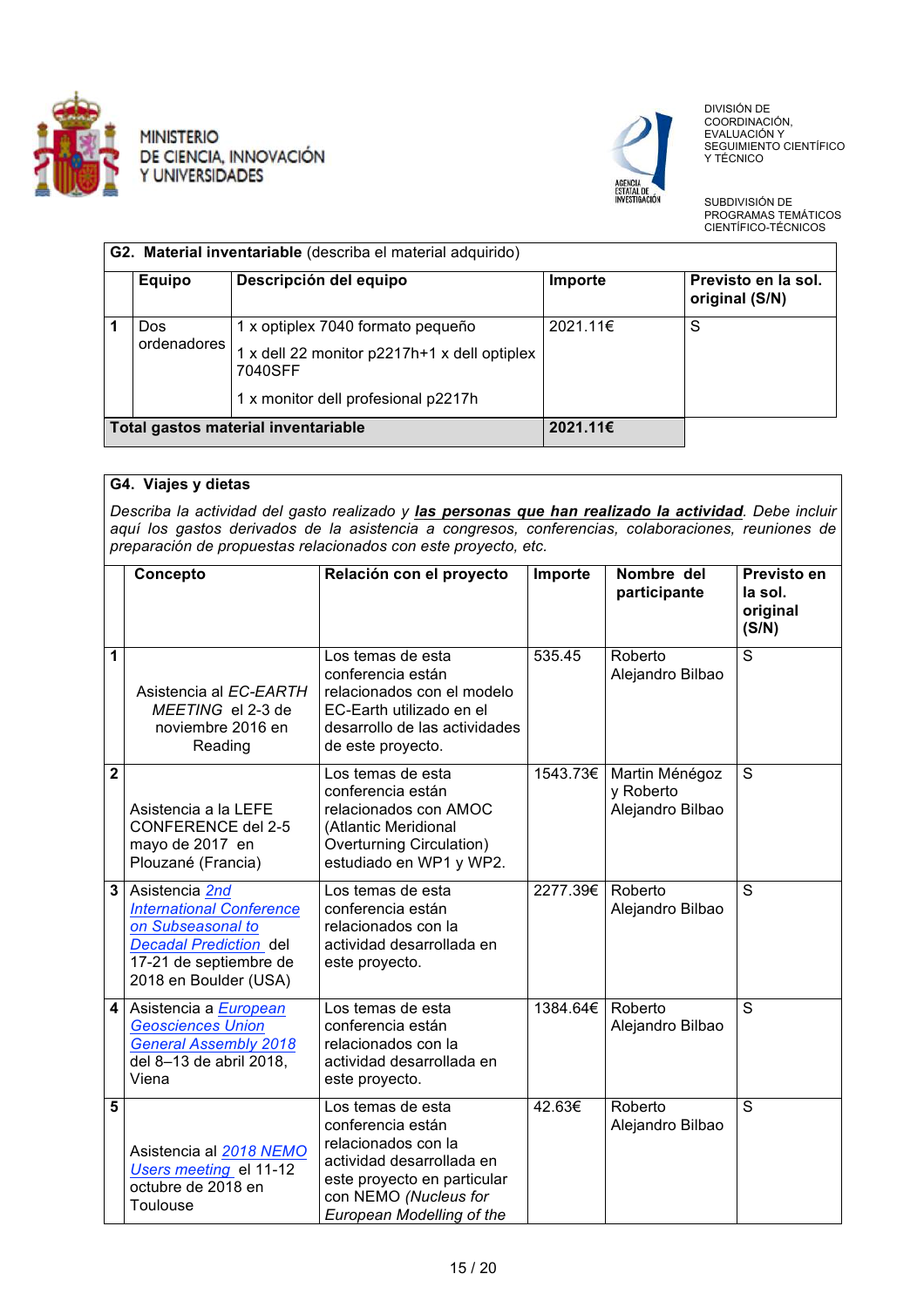



 DIVISIÓN DE COORDINACIÓN, EVALUACIÓN Y SEGUIMIENTO CIENTÍFICO Y TÉCNICO

SUBDIVISIÓN DE PROGRAMAS TEMÁTICOS CIENTÍFICO-TÉCNICOS

|   |                                                                                             | Ocean)                                                                                                                                                                            |                     |                |   |
|---|---------------------------------------------------------------------------------------------|-----------------------------------------------------------------------------------------------------------------------------------------------------------------------------------|---------------------|----------------|---|
| 6 | Asistencia a la reunión de<br>revisión del Proyecto el 21<br>de junio de 2018               | Jornadas de seguimiento<br>presenciales 2018 de<br>Proyectos del programa de<br>biodiversidad, ciencias<br>De la tierra y cambio<br>global/atmosfera, clima y<br>Cambio (CGL/CLI) | 465.68€             | Martin Ménégoz | S |
| 7 | Seminario y trabajo en el<br>CNMR del 1 al 5 de<br>febrero de 2018 en<br>Grenoble (Francia) | Presentacion de los<br>resultados de Volcadec;<br>Trabajo con otros<br>investigadores en la<br>representación de los<br>aerosoles estratosféricos en<br>los modelos.              | 143.40€<br>6392.93€ | Martin Ménégoz | S |
|   | Total viajes y dietas                                                                       |                                                                                                                                                                                   |                     |                |   |

| G5. Otros gastos<br>Describa la actividad del gasto por concepto, y si procede, las personas que han realizado la actividad. |                          |                                                                                                                                     |         |                            |                                                    |
|------------------------------------------------------------------------------------------------------------------------------|--------------------------|-------------------------------------------------------------------------------------------------------------------------------------|---------|----------------------------|----------------------------------------------------|
|                                                                                                                              | Concepto                 | Relación con el proyecto                                                                                                            | Importe | Nombre del<br>participante | <b>Previsto</b><br>en la sol.<br>original<br>(S/N) |
| 1                                                                                                                            | Gastos de<br>publicación | Título: Forecasting the climate<br>response to volcanic eruptions:<br>prediction skill related to<br>stratospheric aerosol forcing. | 1497.6€ | Martin Ménégoz             | S                                                  |
|                                                                                                                              |                          | Environ. Res. Lett. 13(2018)<br>064022https://doi.org/10.1088/1748-<br>9326/aac4db                                                  |         |                            |                                                    |
|                                                                                                                              | Total otros gastos       |                                                                                                                                     | 1497.6€ |                            |                                                    |

# **H. Descripción de gastos no contemplados en la solicitud original**

*Si ha realizado algún gasto no contemplado en la solicitud original, justifique la necesidad de su ejecución en este apartado* 

| l Gasto                                         | ∣ justificación                                       |
|-------------------------------------------------|-------------------------------------------------------|
| Costes de personal para soporte técnico (Xavier | La contratación de personal de soporte técnico se     |
| Yepes, Miquel Canal Esteve, Eneko Martin        | iustifica por la trabajo necesario para el desarrollo |
| Martinez)                                       | del modelo.                                           |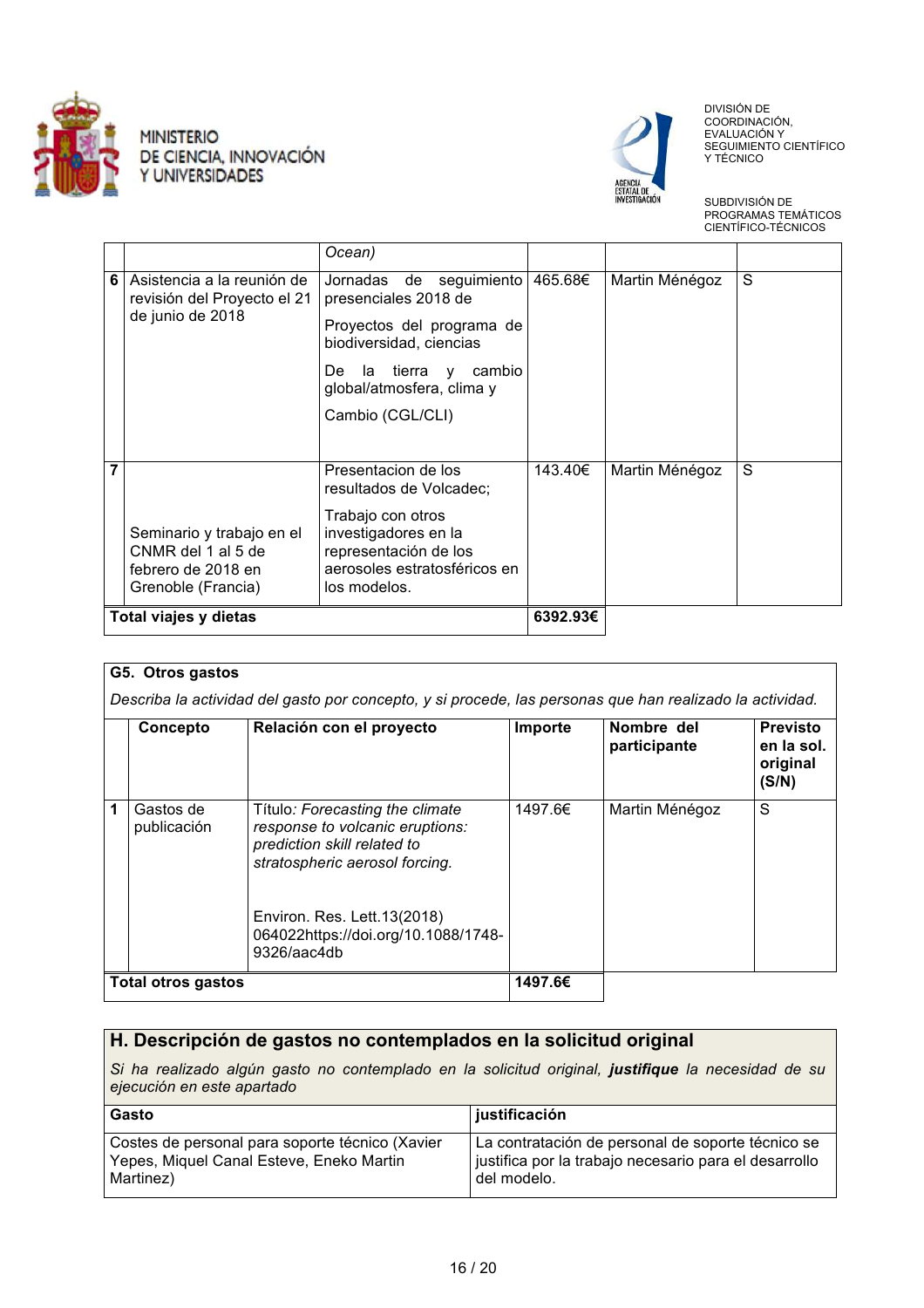



 DIVISIÓN DE COORDINACIÓN,<br>EVALUACIÓN Y<br>SEGUIMIENTO CIENTÍFICO Y TÉCNICO

SUBDIVISIÓN DE PROGRAMAS TEMÁTICOS CIENTÍFICO-TÉCNICOS

| I. Resumen de gastos realizados durante la ejecución del proyecto          |             |
|----------------------------------------------------------------------------|-------------|
| Desglose los gastos por conceptos (costes directos<br><i>únicamente</i> ): | Importe:    |
| Personal:                                                                  | 131352.15 € |
| Inventariable:                                                             | 2021.11€    |
| Fungible:                                                                  |             |
| Viajes y dietas:                                                           | 6392.93€    |
| Otros gastos:                                                              | 1497.6€     |
| Importe total ejecutado (costes directos únicamente):                      | 141263.79€  |
| Importe total concedido:                                                   | 139000€     |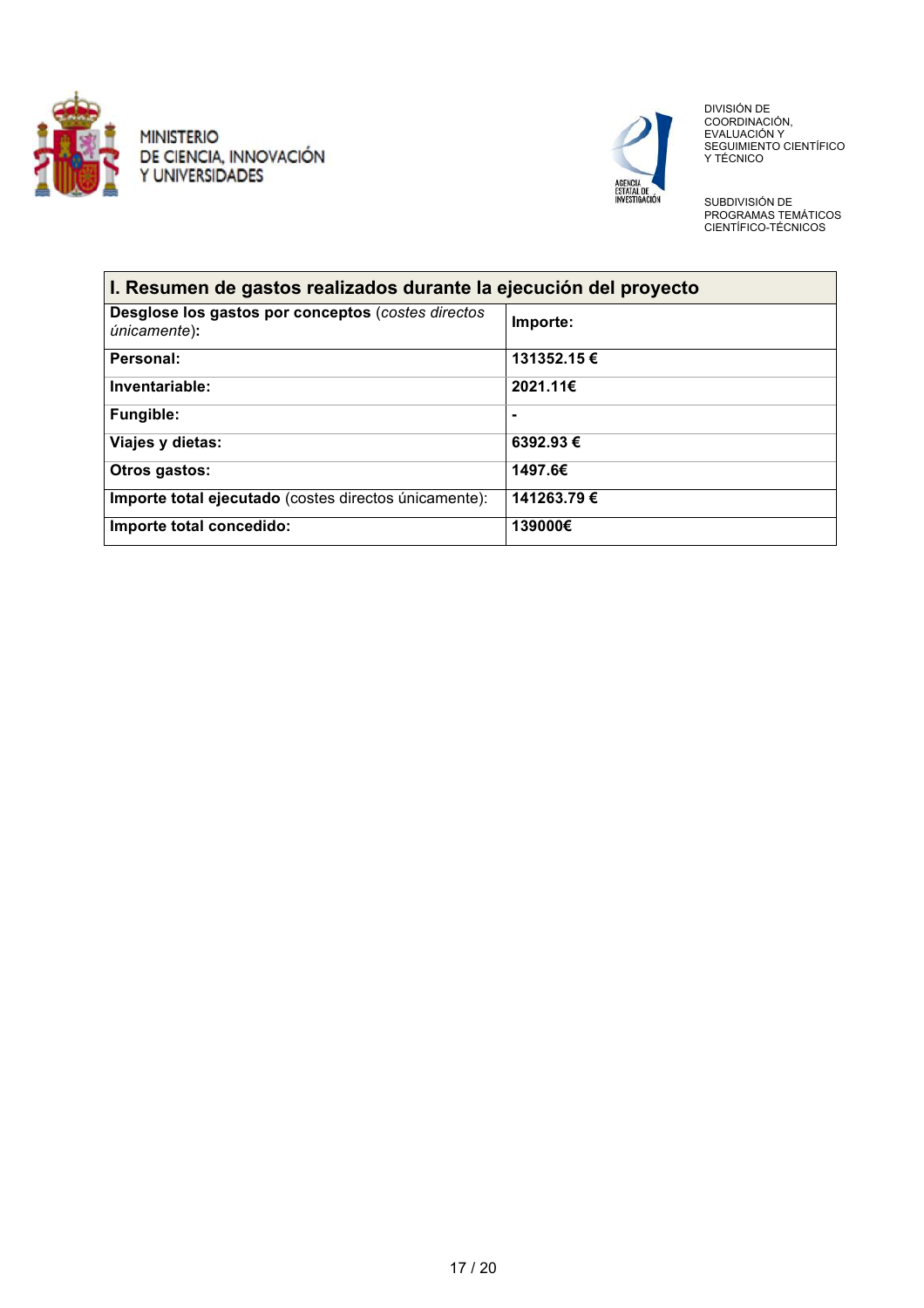



 DIVISIÓN DE COORDINACIÓN, EVALUACIÓN Y SEGUIMIENTO CIENTÍFICO Y TÉCNICO

SUBDIVISIÓN DE PROGRAMAS TEMÁTICOS CIENTÍFICO-TÉCNICOS



Figure 1: *2m temperature anomalies in Tambora-EVA (abc) and in Pinatubo-EVA (def) experiments with respect to the background experiment, for the first (ad) second (be) and third (cf) year after the eruption. The black dots denote the anomalies that are significant at the 95% confidence level computed with a bootstrap resampling (1000 times). The spatial correlation between Pinatubo and Tambora signals is 0.76 (ad), 0.50 (be) and 0.55 (cf) respectively for the first, second and third years after the eruption.*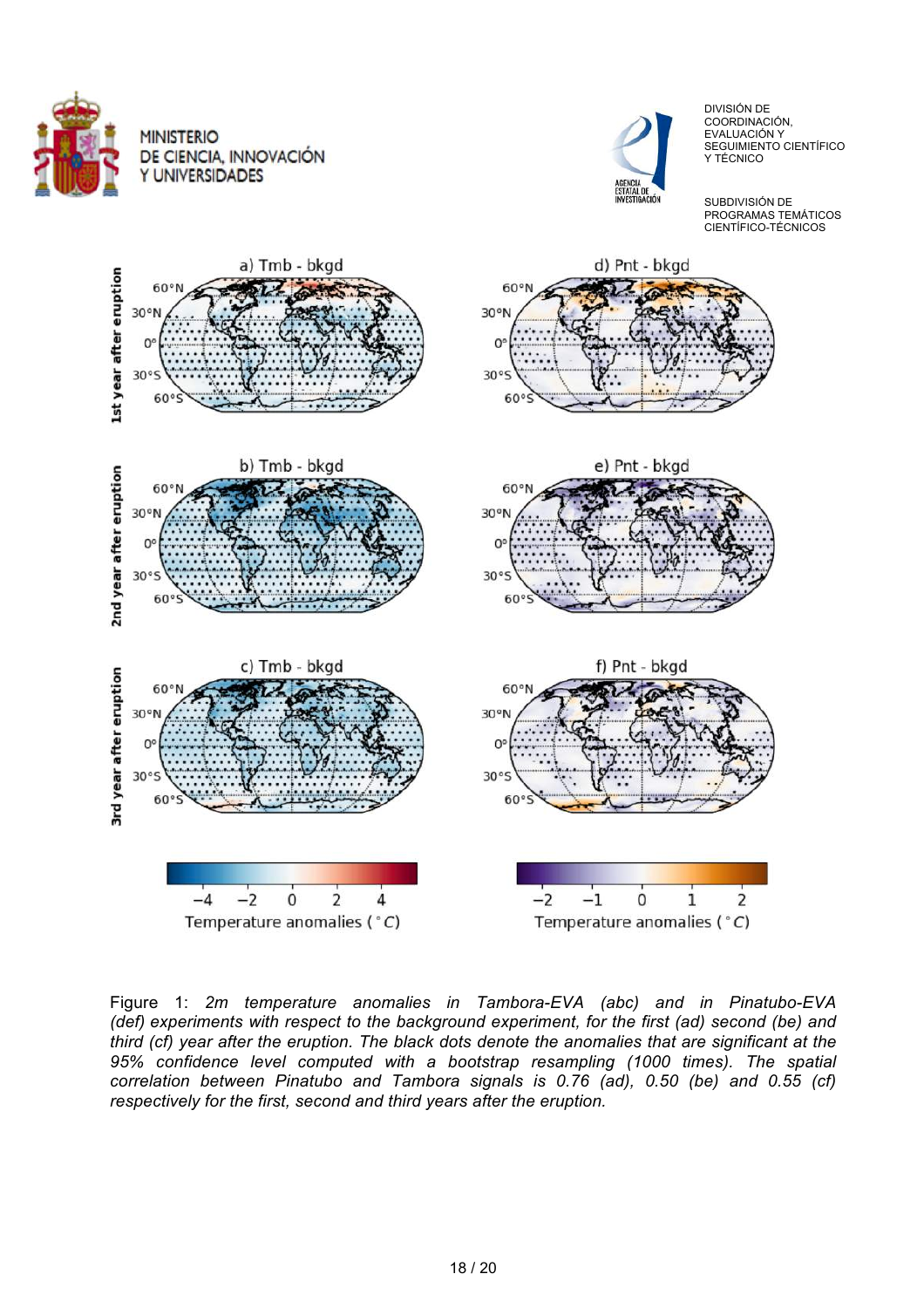



 DIVISIÓN DE COORDINACIÓN, EVALUACIÓN Y SEGUIMIENTO CIENTÍFICO Y TÉCNICO

SUBDIVISIÓN DE PROGRAMAS TEMÁTICOS CIENTÍFICO-TÉCNICOS

Year 1



Figure 2: Contribution to the anomaly correlation for the first forecast year (Year 1, top), the average of the three first forecast years (Years 1-3, middle) and the average of the third, fourth and fifth forecast years (Years 3-5, bottom): from the initialisation (a,d and g), from the volcanic forcing based on observations, and from the idealized volcanic forcing based on a 2-year exponential decay (g, h and i). The correlation increase is significant in the dotted areas. The grey areas correspond to regions where the observational data (Hadcrut4, Morice et al. 2012) is missing for more than 25% of the total number of years. The correlation is computed between the observations and EC-Earth forecasts over the period 1961-2001.

Reference: Morice, C. P., J. J. Kennedy, N. A. Rayner, and P. D. Jones, 2012: Quantifying uncertainties in global and regional temperature change using an ensemble of observational estimates: The HadCRUT4 dataset, *J. Geophys. Res.*, 117, D08101, doi:10.1029/2011JD017187.